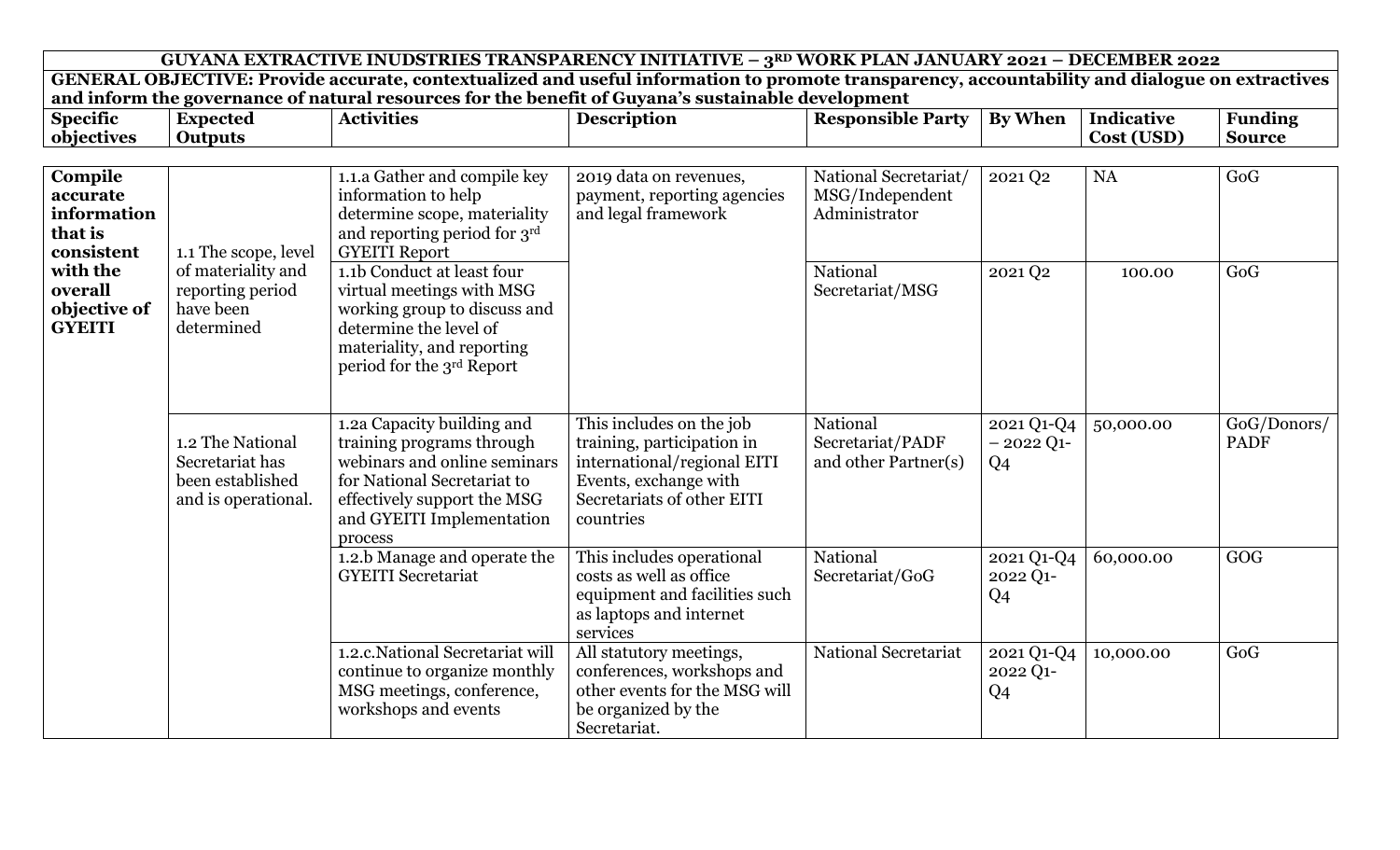| $\bullet$<br>$\sim$<br>Specific | Expected       | $\bullet$ . $\bullet$<br>- -<br>Actr<br>rvities | <b>Description</b> | Responsible<br>Party | ---<br>Bv<br>When | Indicative                   | $\overline{\phantom{a}}$<br>Funding |
|---------------------------------|----------------|-------------------------------------------------|--------------------|----------------------|-------------------|------------------------------|-------------------------------------|
| objectives                      | <b>Outputs</b> |                                                 |                    |                      |                   | $(TT\cap T)$<br>Cost<br>UJV. | Source                              |

|                                                                                                           | through webinars and zoom<br>meetings                                                                                        |                                                                                                                                                                                                                                                                                                        |                                 |                            |              |                                                                                |
|-----------------------------------------------------------------------------------------------------------|------------------------------------------------------------------------------------------------------------------------------|--------------------------------------------------------------------------------------------------------------------------------------------------------------------------------------------------------------------------------------------------------------------------------------------------------|---------------------------------|----------------------------|--------------|--------------------------------------------------------------------------------|
| 1.3 MSG capacity<br>on EITI has been<br>enhanced                                                          | 1.3.a Organize information<br>exchange events<br>seminars/webinars between<br>the MSGs successfully<br>implementing the EITI | Participate in regional and<br>international EITI Webinars.                                                                                                                                                                                                                                            | National Secretariat,<br>GoG    | 2021 Q1-Q4                 | 10,000.00    | Donors, GoG                                                                    |
|                                                                                                           | 1.3.b. Capacity building for<br>MSG on EITI and EITI<br>implementation process                                               | Training in person or virtual<br>of MSG                                                                                                                                                                                                                                                                | MSG and National<br>Secretariat | 2021 Q2                    | 5,000.00     | Donors-TBD<br>Meetings to<br>be scheduled                                      |
| 1.4 A mechanism<br>has been<br>established for                                                            | 1.4.a Determine/confirm<br>budget allocation by the<br>Government of Guyana                                                  | The budgetary allocation for<br>EITI in budget 2021 will be<br>confirmed                                                                                                                                                                                                                               | GoG                             | 2021 Q1                    | $\mathbf{0}$ |                                                                                |
| funding of EITI<br>Process<br>implementation                                                              | 1.4.b Create a funding<br>strategy                                                                                           | Identify potential donors,<br>prepare funding strategy,<br>prepare and submit proposal<br>to donors: WB, IDB, CDB,<br>GIZ, etc.)                                                                                                                                                                       | National<br>Secretariat/MSG     | 2021 Q1                    | $\mathbf{0}$ | Work in<br>progress,<br>Meeting to be<br>arranged with<br>potential<br>donors. |
| 1.5. Legal,<br>Regulatory and<br>Institutional<br>frameworks for<br><b>EITI</b> Reporting are<br>in place | 1.5 a Review legal, regulatory<br>and institutional framework<br>to identify potential obstacles<br>to GYEITI implementation | Special attention should be<br>paid to revision of legal and<br>regulatory frameworks for<br>confidentiality of information,<br>disclosure of beneficial<br>ownership information as<br>well as options for special<br>agreements to ensure<br>disclosure of information<br>needed for the EITI Report | Consultant/GoG                  | 2021 Q2-<br>Q <sub>4</sub> | TBD          | GoG/Donors                                                                     |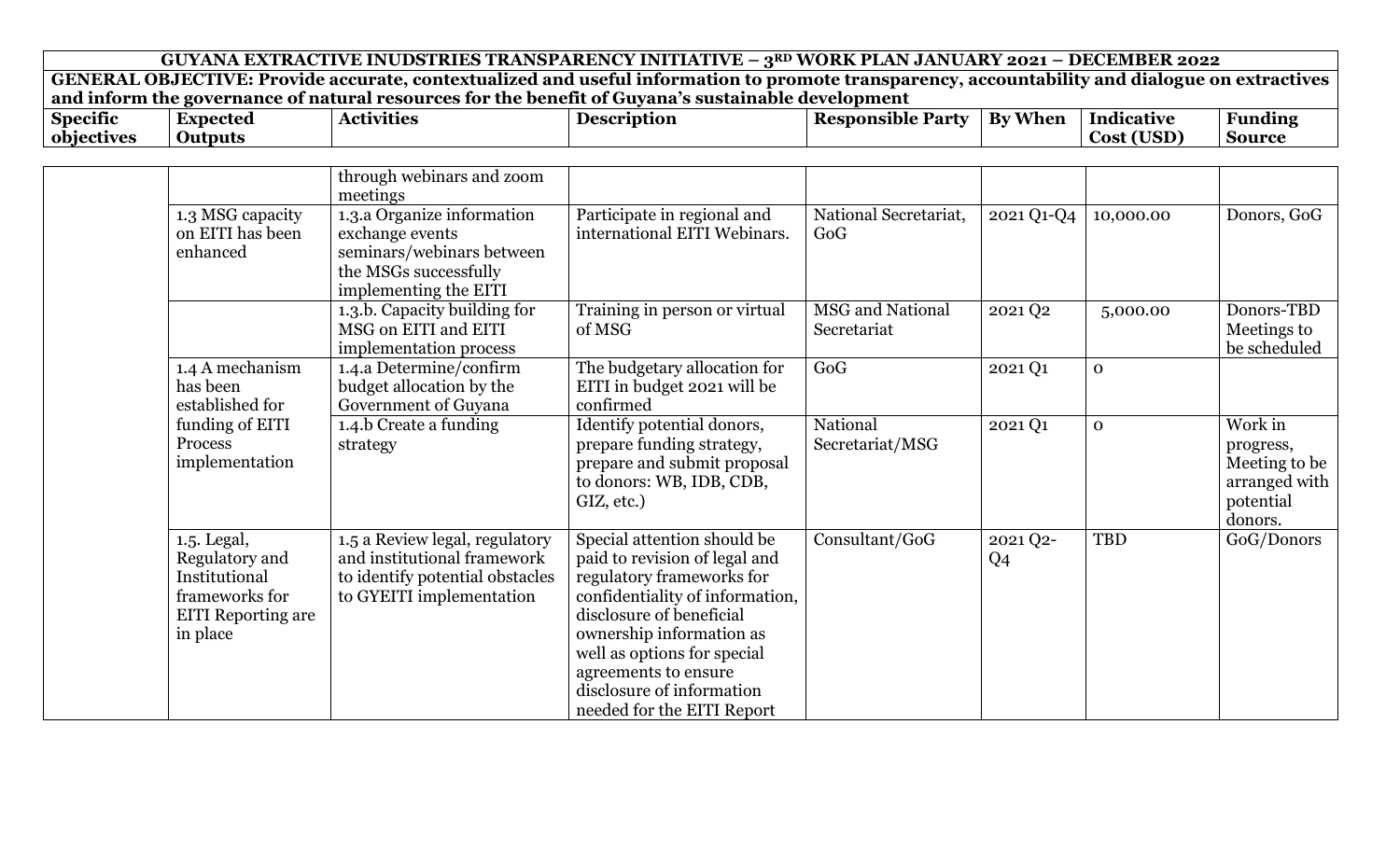| $\bullet$<br><b>Specific</b> | Expected | - -<br>vīties<br>. | . Loc $\bm{\epsilon}$ | Reen<br>…nonsible :<br>Par | ---<br>$\mathbf{R}\mathbf{v}$<br><b>When</b> | Indicative | $\overline{\phantom{0}}$<br>Andıng<br> |
|------------------------------|----------|--------------------|-----------------------|----------------------------|----------------------------------------------|------------|----------------------------------------|
| objectives                   |          |                    |                       |                            |                                              | COSI       | sourc@                                 |

| 1.5.b Conduct at least two<br>virtual meetings with relevant<br>stakeholders within the oil<br>and gas sector on legal reform<br>in Oil and Gas                                                                                       | To conduct legislative reform                                                                        | GoG/NS                         | Ongoing                                                                              | 100.00    | <b>NA</b> |
|---------------------------------------------------------------------------------------------------------------------------------------------------------------------------------------------------------------------------------------|------------------------------------------------------------------------------------------------------|--------------------------------|--------------------------------------------------------------------------------------|-----------|-----------|
| 1.5.c Review the<br>organizational structure of<br><b>GGMC</b>                                                                                                                                                                        | The organizational chart for<br>GGMC will be reviewed and<br>recommendations made for<br>improvement | <b>GGMC</b>                    | Completed.<br>Report on<br>the<br>restructurin<br>g will be<br>requested<br>from MNR | <b>NA</b> | <b>NA</b> |
| 1.5.d Formally and informally<br>engage stakeholders<br>operating in the extractive<br>sector through round table<br>meetings or virtual meetings<br>with a view to encourage<br>greater participation in the<br><b>EITI Process.</b> | Miners and other sectors will<br>be encouraged to participate<br>in the EITI process                 | Secretariat/MSG/M<br><b>NR</b> | Ongoing                                                                              | 5,000.00  | GoG       |
| 1.5.e Establish a register of<br>reporting entities.<br>1.5.f Monitor submission<br>timelines and any foreseeable<br>deviations.                                                                                                      | A register will be established<br>for reporting entities                                             | Secretariat/MSG                | 2021 Q1-Q2                                                                           | <b>NA</b> | <b>NA</b> |
| 1.5.g. Review existing revenue<br>collection system and make<br>recommendations to<br>government to implement a                                                                                                                       |                                                                                                      | IA                             | 2021 Q 1-<br>Q <sub>2</sub>                                                          | NA        | NA        |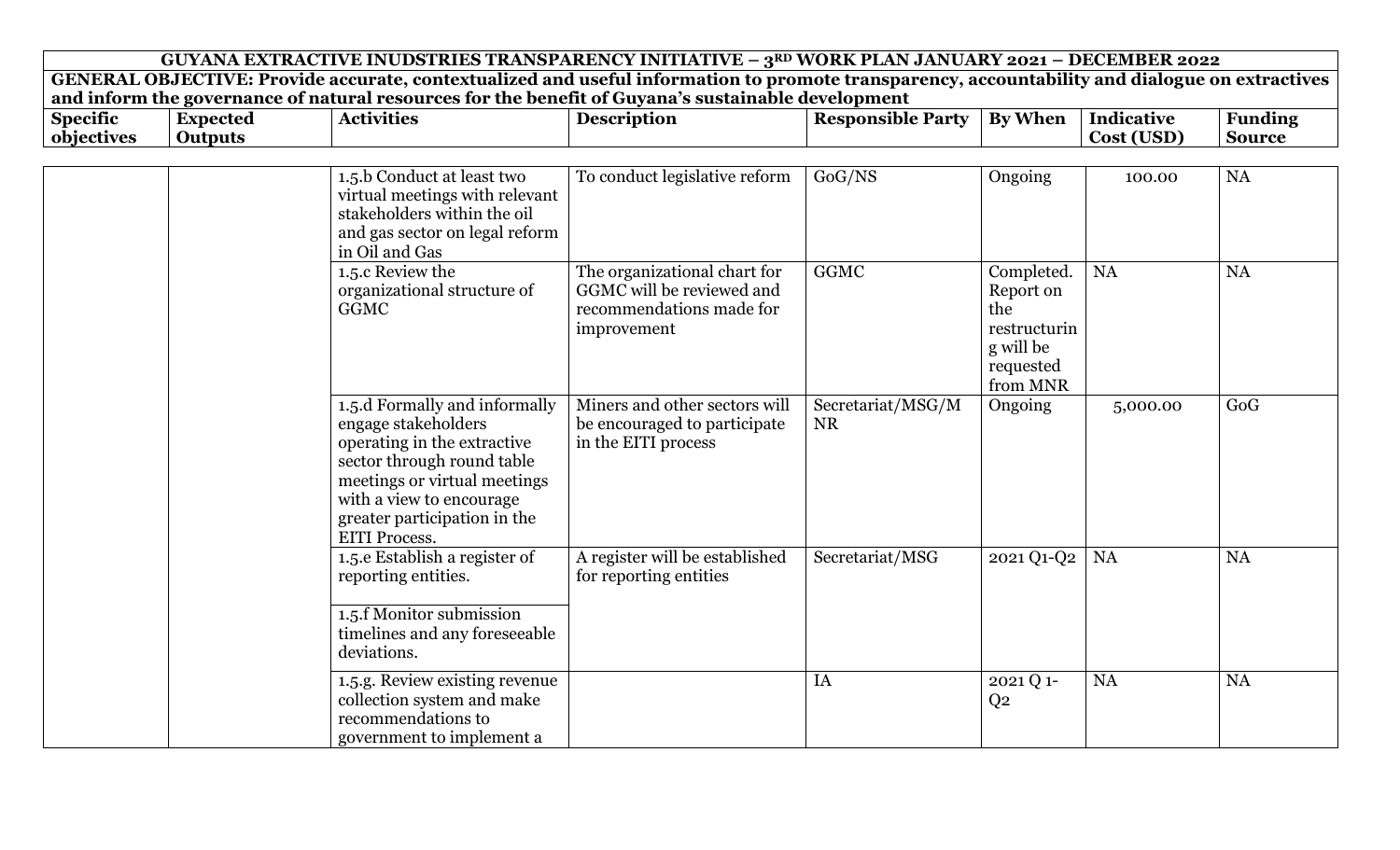|                                                                                                    | GUYANA EXTRACTIVE INUDSTRIES TRANSPARENCY INITIATIVE - 3RD WORK PLAN JANUARY 2021 - DECEMBER 2022 |                                                                                                                                                |                    |                              |                     |            |                |  |  |  |  |
|----------------------------------------------------------------------------------------------------|---------------------------------------------------------------------------------------------------|------------------------------------------------------------------------------------------------------------------------------------------------|--------------------|------------------------------|---------------------|------------|----------------|--|--|--|--|
|                                                                                                    |                                                                                                   | GENERAL OBJECTIVE: Provide accurate, contextualized and useful information to promote transparency, accountability and dialogue on extractives |                    |                              |                     |            |                |  |  |  |  |
| and inform the governance of natural resources for the benefit of Guyana's sustainable development |                                                                                                   |                                                                                                                                                |                    |                              |                     |            |                |  |  |  |  |
| <b>Specific</b>                                                                                    | <b>Expected</b>                                                                                   | <b>Activities</b>                                                                                                                              | <b>Description</b> | <b>Responsible Party</b>     | <b>By When</b>      | Indicative | <b>Funding</b> |  |  |  |  |
| objectives                                                                                         | <b>Outputs</b>                                                                                    |                                                                                                                                                |                    |                              |                     | Cost (USD) | <b>Source</b>  |  |  |  |  |
|                                                                                                    |                                                                                                   |                                                                                                                                                |                    |                              |                     |            |                |  |  |  |  |
|                                                                                                    |                                                                                                   | unique identification                                                                                                                          |                    |                              |                     |            |                |  |  |  |  |
|                                                                                                    |                                                                                                   | numbering system for all                                                                                                                       |                    |                              |                     |            |                |  |  |  |  |
|                                                                                                    |                                                                                                   | government agencies.                                                                                                                           |                    |                              |                     |            |                |  |  |  |  |
|                                                                                                    |                                                                                                   | 1.5.h Conduct a review of all                                                                                                                  |                    | Consultant                   | $2021$ Q1-Q4   NA   |            | <b>NA</b>      |  |  |  |  |
|                                                                                                    |                                                                                                   | relevant existing Legislations                                                                                                                 |                    |                              |                     |            |                |  |  |  |  |
|                                                                                                    |                                                                                                   | and identify and document                                                                                                                      |                    |                              |                     |            |                |  |  |  |  |
|                                                                                                    |                                                                                                   | areas related to                                                                                                                               |                    |                              |                     |            |                |  |  |  |  |
|                                                                                                    |                                                                                                   | confidentiality issues                                                                                                                         |                    |                              |                     |            |                |  |  |  |  |
|                                                                                                    |                                                                                                   | 1.5.1 Formulate and submit                                                                                                                     |                    | IA                           | 2021 Q <sub>2</sub> | <b>NA</b>  | <b>NA</b>      |  |  |  |  |
|                                                                                                    |                                                                                                   | recommendations to remove                                                                                                                      |                    |                              |                     |            |                |  |  |  |  |
|                                                                                                    |                                                                                                   | any existing restrictions                                                                                                                      |                    |                              |                     |            |                |  |  |  |  |
|                                                                                                    |                                                                                                   | which hinders the full                                                                                                                         |                    |                              |                     |            |                |  |  |  |  |
|                                                                                                    |                                                                                                   | satisfaction of the EITI 2019                                                                                                                  |                    |                              |                     |            |                |  |  |  |  |
|                                                                                                    |                                                                                                   | Standard.                                                                                                                                      |                    |                              |                     |            |                |  |  |  |  |
|                                                                                                    |                                                                                                   |                                                                                                                                                |                    | <b>CONTRACT TRANSPARENCY</b> |                     |            |                |  |  |  |  |

|  |                              |                               | <u>Contract Industrialist</u> |            |          |            |
|--|------------------------------|-------------------------------|-------------------------------|------------|----------|------------|
|  | 1.6.a Conduct at least one   | To satisfy the EITI           | Secretariat/MSG/M             | 2021 Q1-Q4 | 2,000.00 | GoG/Donors |
|  | meeting with government      | Requirement 2.4 on            | <b>NR</b>                     | 2022 Q1-   |          |            |
|  | agencies to discuss their    | disclosure of all oil gas and |                               | Q4         |          |            |
|  | contracts, licences,         | mineral agreements and        |                               |            |          |            |
|  | environmental permits,       | licences that are granted,    |                               |            |          |            |
|  | environmental impact         | entered into or amended from  |                               |            |          |            |
|  | assessment disclosure policy | 1 January 2020                |                               |            |          |            |
|  | that govern the exploration  |                               |                               |            |          |            |
|  | and exploitation of oil, gas |                               |                               |            |          |            |
|  | and minerals                 |                               |                               |            |          |            |
|  |                              |                               |                               |            |          |            |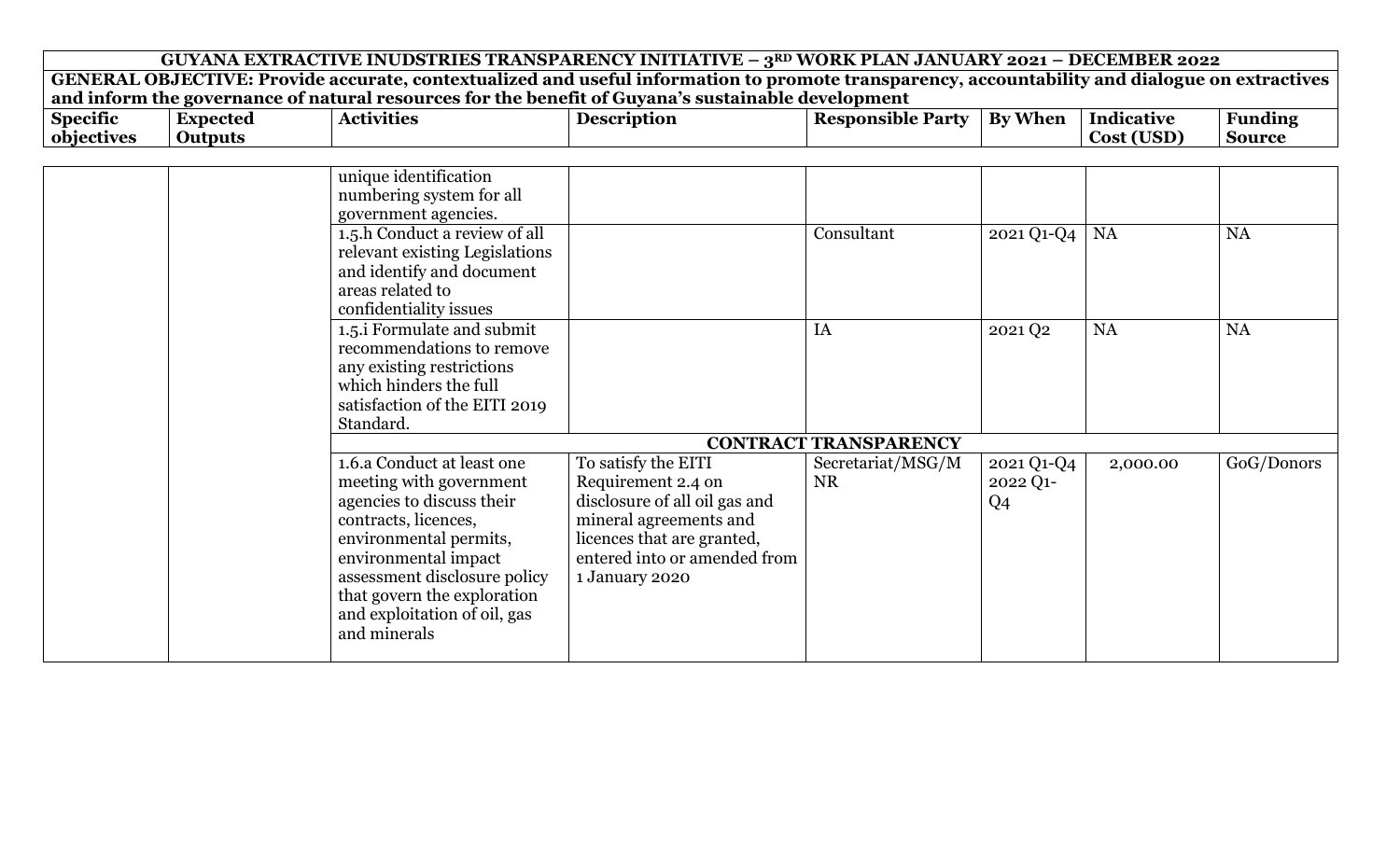| <b>Specific</b> | Expected | Activities | Description | Responsible | - Party | TAT<br>Kv.<br>' Wher | Indicative           | Funding |
|-----------------|----------|------------|-------------|-------------|---------|----------------------|----------------------|---------|
| objectives      | Output   |            |             |             |         |                      | اک0ت<br>. . <i>.</i> | Source  |

| 1.6.b MSG will form a          | MSG/Secretariat<br>2021Q2-Q3 | <b>NA</b> | <b>NA</b> |
|--------------------------------|------------------------------|-----------|-----------|
| subcommittee that will         |                              |           |           |
| determine a strategy for       |                              |           |           |
| disclosure of all contracts,   |                              |           |           |
| licences, environmental        |                              |           |           |
| permits and environmental      |                              |           |           |
| impact assessment entered      |                              |           |           |
| into, signed or amended from   |                              |           |           |
| January 1, 2021and present     |                              |           |           |
| recommendations to MSG         |                              |           |           |
| approval (the contract         |                              |           |           |
| disclosure strategy/plan will  |                              |           |           |
| include clear time frame for   |                              |           |           |
|                                |                              |           |           |
| implementation, addressing     |                              |           |           |
| any barriers to                |                              |           |           |
| comprehensive disclosure).     |                              |           |           |
|                                |                              |           |           |
| 1.6.c Secretariat will draft a |                              |           |           |
| contract disclosure paper      |                              |           |           |
| capturing the current          |                              |           |           |
| approach to licences,          |                              |           |           |
| contracts, environmental       |                              |           |           |
| permits and Environmental      |                              |           |           |
| impact assessment by various   |                              |           |           |
| government agencies and any    |                              |           |           |
| gaps in disclosure for         |                              |           |           |
| discussion at MSG.             |                              |           |           |
|                                |                              |           |           |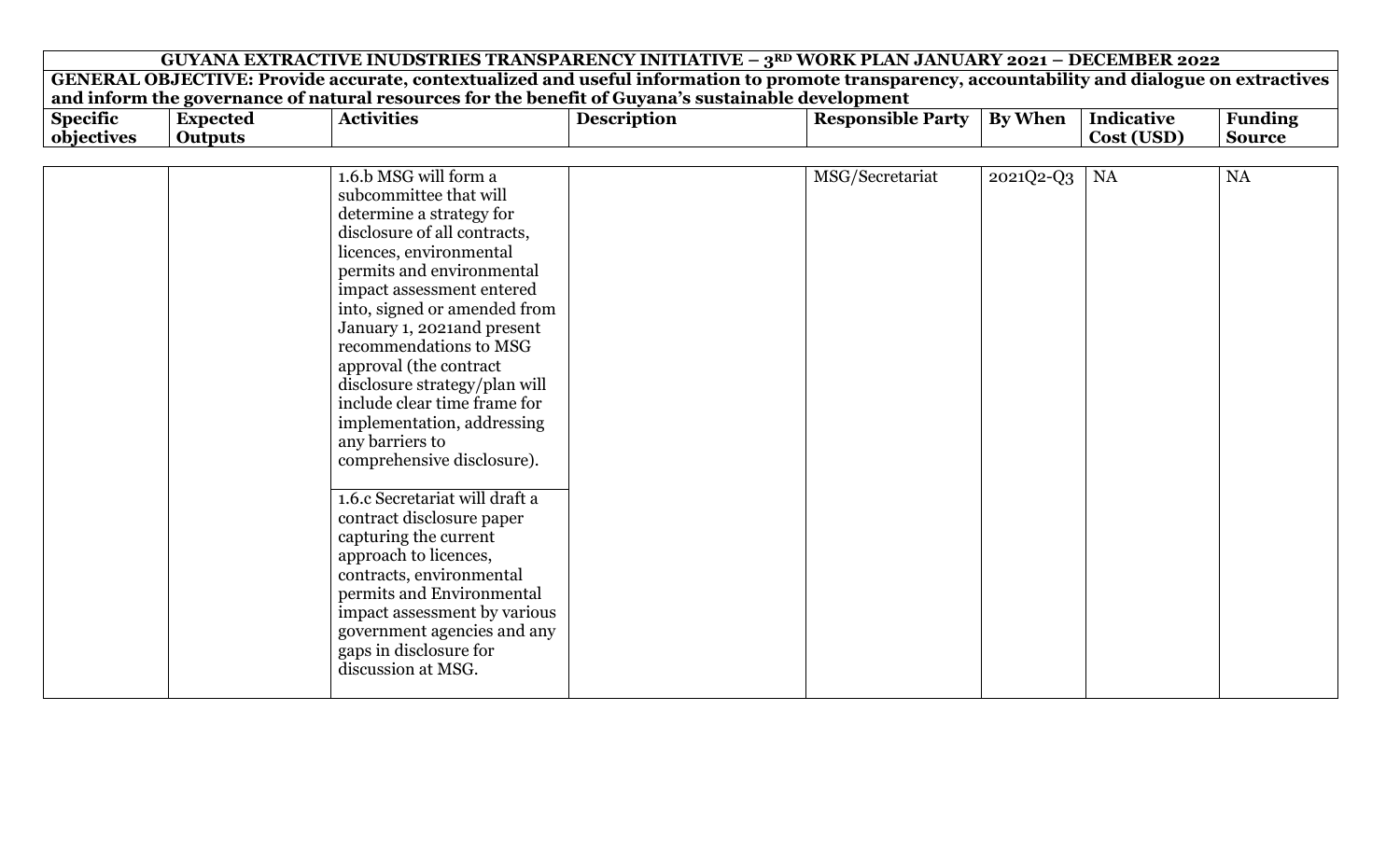| GUYANA EXTRACTIVE INUDSTRIES TRANSPARENCY INITIATIVE - 3RD WORK PLAN JANUARY 2021 - DECEMBER 2022 |                                                                                                                                                                                                                                                                                                                                                                                                                                                                                         |                                                                                                       |                          |                                                                                                                                                               |                                 |                                                                                                                                                |  |  |  |  |
|---------------------------------------------------------------------------------------------------|-----------------------------------------------------------------------------------------------------------------------------------------------------------------------------------------------------------------------------------------------------------------------------------------------------------------------------------------------------------------------------------------------------------------------------------------------------------------------------------------|-------------------------------------------------------------------------------------------------------|--------------------------|---------------------------------------------------------------------------------------------------------------------------------------------------------------|---------------------------------|------------------------------------------------------------------------------------------------------------------------------------------------|--|--|--|--|
|                                                                                                   |                                                                                                                                                                                                                                                                                                                                                                                                                                                                                         |                                                                                                       |                          |                                                                                                                                                               |                                 |                                                                                                                                                |  |  |  |  |
| <b>Expected</b><br><b>Outputs</b>                                                                 | <b>Activities</b>                                                                                                                                                                                                                                                                                                                                                                                                                                                                       | <b>Description</b>                                                                                    | <b>Responsible Party</b> | <b>By When</b>                                                                                                                                                | <b>Indicative</b><br>Cost (USD) | <b>Funding</b><br><b>Source</b>                                                                                                                |  |  |  |  |
|                                                                                                   | 1.6.d Present MSG plan on<br>contract disclosure to EITI<br>Champion for government's<br>consideration<br>1.6.e Get the support of the<br>Government to have the<br>policy on contract disclosure<br>publicly codified.<br>1.7.a. Conduct at least three<br>virtual meetings with relevant<br>stakeholders to discuss their<br>existing licening procedures<br>and determine the format for<br>a publicly accessible register<br>of all licences for the<br>exploration of oil, gas and | To establish a licence Register<br>of all licences for the<br>exploration of oil, gas and<br>minerals | Secretariat/MSG          | 2021 Q2-<br>$Q_3$                                                                                                                                             | 1,000.00                        | GoG                                                                                                                                            |  |  |  |  |
|                                                                                                   |                                                                                                                                                                                                                                                                                                                                                                                                                                                                                         |                                                                                                       |                          |                                                                                                                                                               |                                 |                                                                                                                                                |  |  |  |  |
|                                                                                                   | 1.8.a Review legislation to<br>determine legal and<br>institutional framework for<br>public disclosure of<br>information.<br>1.8.b Conduct scoping study                                                                                                                                                                                                                                                                                                                                |                                                                                                       | Consultant               | 2021 Q3,<br>Q <sub>4</sub>                                                                                                                                    | 10,000.00                       | <b>Donors</b>                                                                                                                                  |  |  |  |  |
|                                                                                                   |                                                                                                                                                                                                                                                                                                                                                                                                                                                                                         | minerals.<br>on systematic disclosure.                                                                |                          | and inform the governance of natural resources for the benefit of Guyana's sustainable development<br><b>LICENCE REGISTER</b><br><b>SYSTEMATIC DISCLOSURE</b> |                                 | GENERAL OBJECTIVE: Provide accurate, contextualized and useful information to promote transparency, accountability and dialogue on extractives |  |  |  |  |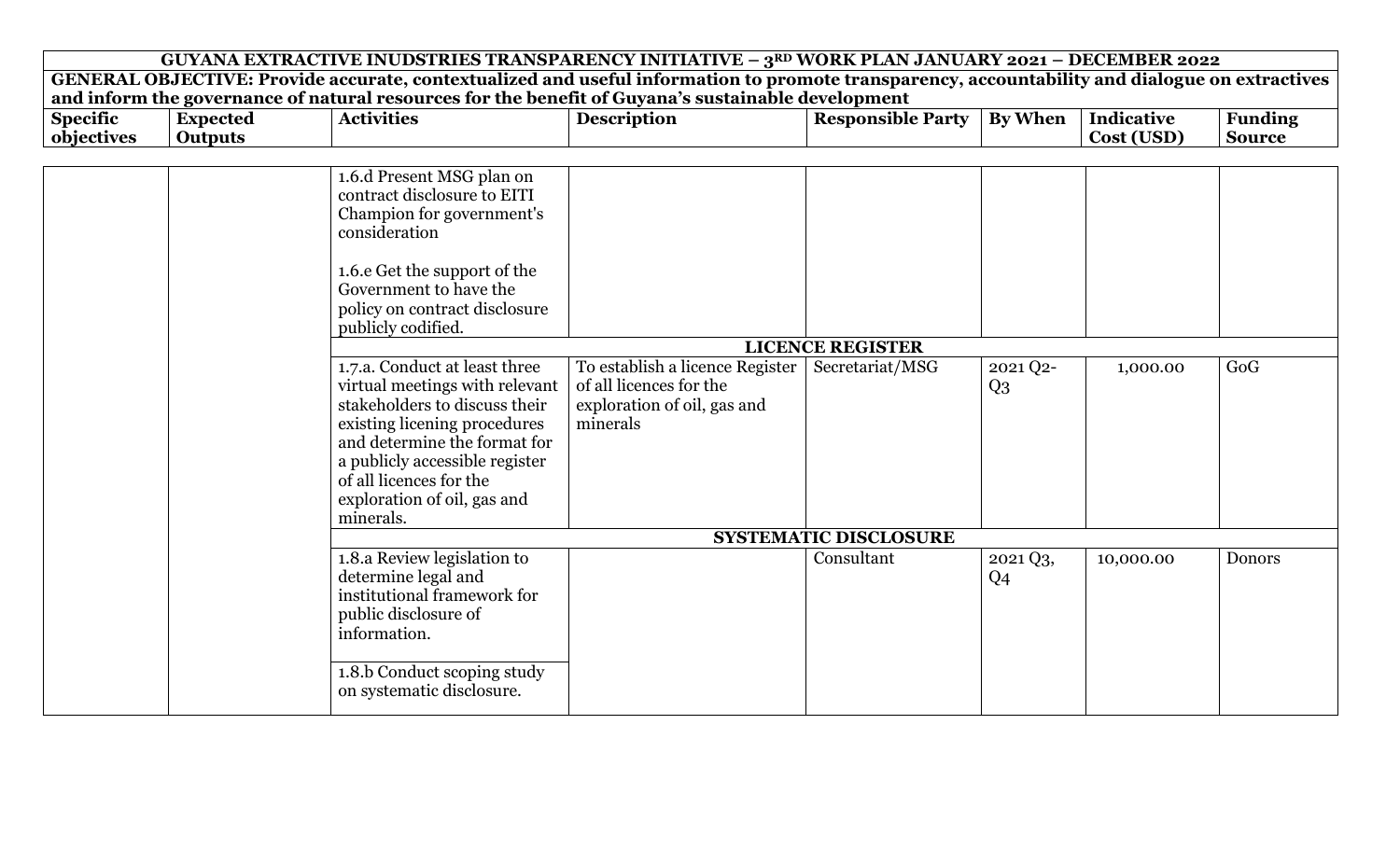|                               | GUYANA EXTRACTIVE INUDSTRIES TRANSPARENCY INITIATIVE - 3RD WORK PLAN JANUARY 2021 - DECEMBER 2022 |                                                                                                                                                                                                                                                                                  |                                                                                                                                 |                          |                            |                          |                                 |  |  |  |  |
|-------------------------------|---------------------------------------------------------------------------------------------------|----------------------------------------------------------------------------------------------------------------------------------------------------------------------------------------------------------------------------------------------------------------------------------|---------------------------------------------------------------------------------------------------------------------------------|--------------------------|----------------------------|--------------------------|---------------------------------|--|--|--|--|
|                               |                                                                                                   | GENERAL OBJECTIVE: Provide accurate, contextualized and useful information to promote transparency, accountability and dialogue on extractives                                                                                                                                   |                                                                                                                                 |                          |                            |                          |                                 |  |  |  |  |
| <b>Specific</b><br>objectives | <b>Expected</b><br><b>Outputs</b>                                                                 | and inform the governance of natural resources for the benefit of Guyana's sustainable development<br><b>Activities</b>                                                                                                                                                          | <b>Description</b>                                                                                                              | <b>Responsible Party</b> | <b>By When</b>             | Indicative<br>Cost (USD) | <b>Funding</b><br><b>Source</b> |  |  |  |  |
|                               |                                                                                                   |                                                                                                                                                                                                                                                                                  |                                                                                                                                 |                          |                            |                          |                                 |  |  |  |  |
|                               |                                                                                                   | 1.8.c. Formulate conclusion<br>and recommendation for<br><b>Public Disclosure</b>                                                                                                                                                                                                |                                                                                                                                 |                          |                            |                          |                                 |  |  |  |  |
|                               |                                                                                                   | 1.8.d Identify options for<br>appropriate hardware and<br>software that can be used by<br>reporting entities. (b)<br>Conduct a workshop to build<br>capacity – recruit and train<br>staff on the use of the<br>software, data collection,<br>analysis and report<br>compilation. |                                                                                                                                 | Consultant               | 2021 Q3,<br>Q <sub>4</sub> | 3,000.00                 | GOG/Donors                      |  |  |  |  |
|                               |                                                                                                   |                                                                                                                                                                                                                                                                                  | PREPARATION AND CREATION OF BENEFICIAL OWNERSHIP REGISTER                                                                       |                          |                            |                          |                                 |  |  |  |  |
|                               |                                                                                                   | 1.9.a Conduct legal scoping<br>and identify potential<br>obstacles to implementation<br>of beneficial owners Register<br>in keeping with the<br>recommendations from the IA                                                                                                      | Determine legal scope and<br>define beneficial ownership,<br>stakeholder threshold and<br>politically exposed persons<br>(PEPs) | MSG/Secretariat/IA       | $2021Q1 -$<br>$Q_3$        | 15,000.00                | Donors-TBD                      |  |  |  |  |
|                               |                                                                                                   | 1.9.b. Propose approach to<br>systemized and publish<br>information on BO                                                                                                                                                                                                        | Discuss strategy for creating<br>templates and gathering<br>details for initial draft register<br>of beneficial ownership       |                          |                            |                          |                                 |  |  |  |  |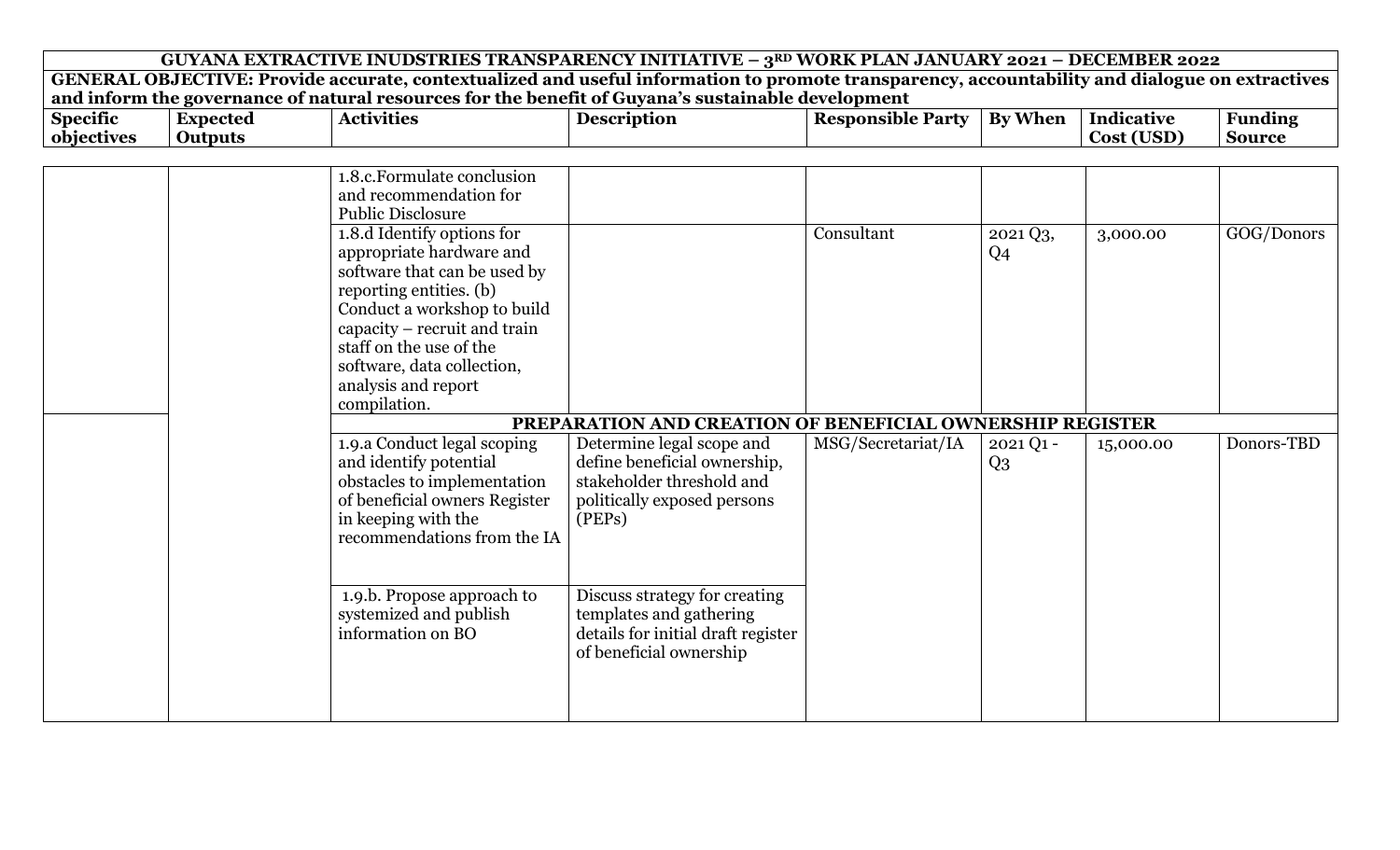| GUYANA EXTRACTIVE INUDSTRIES TRANSPARENCY INITIATIVE - 3RD WORK PLAN JANUARY 2021 - DECEMBER 2022<br>GENERAL OBJECTIVE: Provide accurate, contextualized and useful information to promote transparency, accountability and dialogue on extractives |                                                                                                                                       |                                                                                                                                                                    |                                                                                                                                                                                                                                                                               |                                            |                |            |                |  |  |  |
|-----------------------------------------------------------------------------------------------------------------------------------------------------------------------------------------------------------------------------------------------------|---------------------------------------------------------------------------------------------------------------------------------------|--------------------------------------------------------------------------------------------------------------------------------------------------------------------|-------------------------------------------------------------------------------------------------------------------------------------------------------------------------------------------------------------------------------------------------------------------------------|--------------------------------------------|----------------|------------|----------------|--|--|--|
|                                                                                                                                                                                                                                                     |                                                                                                                                       |                                                                                                                                                                    |                                                                                                                                                                                                                                                                               |                                            |                |            |                |  |  |  |
|                                                                                                                                                                                                                                                     |                                                                                                                                       |                                                                                                                                                                    | and inform the governance of natural resources for the benefit of Guyana's sustainable development                                                                                                                                                                            |                                            |                |            |                |  |  |  |
| <b>Specific</b>                                                                                                                                                                                                                                     | <b>Expected</b>                                                                                                                       | <b>Activities</b>                                                                                                                                                  | <b>Description</b>                                                                                                                                                                                                                                                            | <b>Responsible Party</b>                   | <b>By When</b> | Indicative | <b>Funding</b> |  |  |  |
| objectives                                                                                                                                                                                                                                          | <b>Outputs</b>                                                                                                                        |                                                                                                                                                                    |                                                                                                                                                                                                                                                                               |                                            |                | Cost (USD) | <b>Source</b>  |  |  |  |
|                                                                                                                                                                                                                                                     |                                                                                                                                       |                                                                                                                                                                    |                                                                                                                                                                                                                                                                               |                                            |                |            |                |  |  |  |
|                                                                                                                                                                                                                                                     |                                                                                                                                       | 1.9.c Propose an approach to<br>systemized and publish<br>information on Beneficial<br>ownership ((d) to publish BO<br>Registry on GYEITI official<br>website.     |                                                                                                                                                                                                                                                                               | MSG/National<br>Secretariat/Consulta<br>nt | 2021Q2         | 5,000.00   | Donors-TBD     |  |  |  |
|                                                                                                                                                                                                                                                     |                                                                                                                                       | 1.9.e MSG and Secretariat to<br>engage and participate in<br>webinars, in partnerships<br>and sharing experiences on<br>beneficial ownership and<br>related topics |                                                                                                                                                                                                                                                                               | National<br>Secretariat/MSG                | 2021Q2         | 2,000.00   | GoG            |  |  |  |
|                                                                                                                                                                                                                                                     | 10.Studies have<br>been conducted to<br>enhance the scope<br>of work for 2 <sup>nd</sup> and<br>3rd Reports relevant<br>to beneficial | 10.a Request for companies to<br>disclose Beneficial ownership<br>information for inclusion in<br>the EITI Report                                                  | Conduct symposium with<br>external assistance on<br><b>Beneficial Ownership (EITI</b><br><b>International Secretariat and</b><br>other countries with relevant<br>experience)                                                                                                 | National<br>Secretariat/MNR                | Ongoing        | 5,000.00   | GoG            |  |  |  |
|                                                                                                                                                                                                                                                     | ownership<br>disclosure by<br>01.01.2020                                                                                              |                                                                                                                                                                    | i. Agree definition, threshold,<br>templates<br>ii.Consider data collection<br>procedures (timeliness,<br>reporting mechanism, hosting<br>agency, data security, etc)<br>iii.Define data<br>quality/assurances<br>iv. Pilot data<br>collection/registry<br>v. Lessons learned | National Secretariat                       | Ongoing        | 5,000.00   | GoG/Donors     |  |  |  |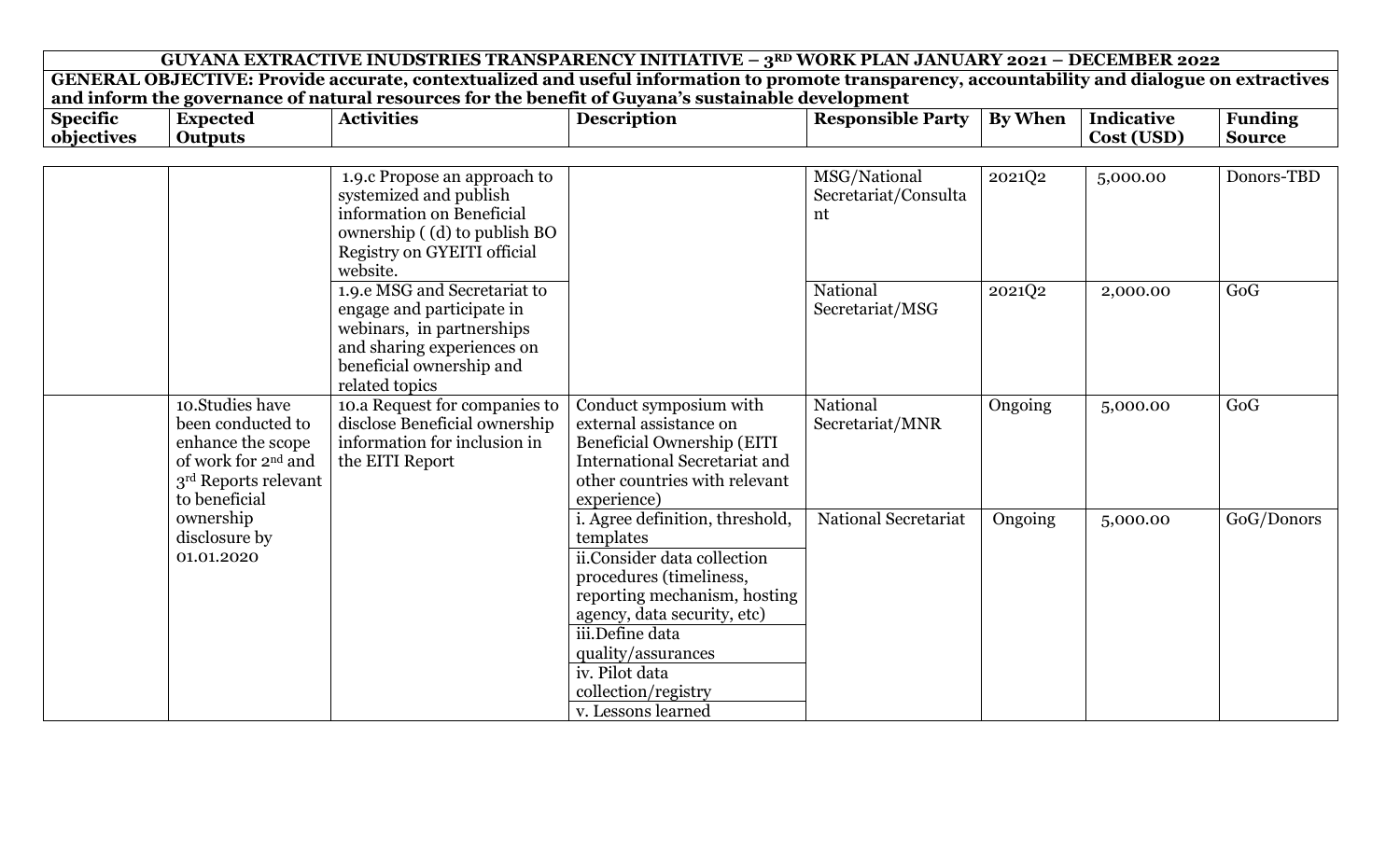|                 |                                                                                            | GUYANA EXTRACTIVE INUDSTRIES TRANSPARENCY INITIATIVE - 3RD WORK PLAN JANUARY 2021 - DECEMBER 2022                                                                                                                                                       |                                                                                                                                                                                                                                                                                                                                                                                                                                                                                                                                                               |                                                     |                               |                   |                |
|-----------------|--------------------------------------------------------------------------------------------|---------------------------------------------------------------------------------------------------------------------------------------------------------------------------------------------------------------------------------------------------------|---------------------------------------------------------------------------------------------------------------------------------------------------------------------------------------------------------------------------------------------------------------------------------------------------------------------------------------------------------------------------------------------------------------------------------------------------------------------------------------------------------------------------------------------------------------|-----------------------------------------------------|-------------------------------|-------------------|----------------|
|                 |                                                                                            | GENERAL OBJECTIVE: Provide accurate, contextualized and useful information to promote transparency, accountability and dialogue on extractives                                                                                                          |                                                                                                                                                                                                                                                                                                                                                                                                                                                                                                                                                               |                                                     |                               |                   |                |
|                 |                                                                                            | and inform the governance of natural resources for the benefit of Guyana's sustainable development                                                                                                                                                      |                                                                                                                                                                                                                                                                                                                                                                                                                                                                                                                                                               |                                                     |                               |                   |                |
| <b>Specific</b> | <b>Expected</b>                                                                            | <b>Activities</b>                                                                                                                                                                                                                                       | <b>Description</b>                                                                                                                                                                                                                                                                                                                                                                                                                                                                                                                                            | <b>Responsible Party</b>                            | By When                       | <b>Indicative</b> | <b>Funding</b> |
| objectives      | <b>Outputs</b>                                                                             |                                                                                                                                                                                                                                                         |                                                                                                                                                                                                                                                                                                                                                                                                                                                                                                                                                               |                                                     |                               | Cost (USD)        | <b>Source</b>  |
|                 | 11. Studies have<br>been conducted to<br>enhance the scope<br>for future GYEITI<br>reports | 11.a.Design and implement<br>studies to formulate<br>recommendations to enhance<br>the scope of future GYEITI<br>reports.                                                                                                                               | vi. Establish disclosure<br>protocol to be used for BO<br>disclosure (to implement as<br>required by 01.01.2020)<br>Study on the characteristics of<br>the artisanal and small-scale<br>mining sector and/or<br>quarrying and if/how to<br>include it in EITI reporting<br>Study on the characteristics of<br>the forestry sector and if/how<br>to include it in EITI Report<br>Study on company<br>expenditures related to<br>scoail/community projects<br>and corporate social<br>responsibility projects and<br>if/how to include it in EITI<br>Reporting. | National<br>Secretariat/MSG/Co<br>$n$ sultant $(s)$ | 2021 Q3<br>2021 Q3<br>2021 Q3 | 15,000.00         | Donors         |
|                 |                                                                                            |                                                                                                                                                                                                                                                         |                                                                                                                                                                                                                                                                                                                                                                                                                                                                                                                                                               |                                                     |                               |                   |                |
|                 |                                                                                            |                                                                                                                                                                                                                                                         | <b>Implementation of Recommendation for 1st Report</b>                                                                                                                                                                                                                                                                                                                                                                                                                                                                                                        |                                                     |                               |                   |                |
|                 | 12.MSG will<br>determine the<br>definition for<br>project                                  | 12.a.MSG to determine<br>$definition project =$<br>"Operational activities that<br>are governed by a single<br>contract, license, lease,<br>concession or similar legal<br>agreement, and form the basis<br>for payment liabilities with<br>government" | Definition for project will be<br>made by MSG                                                                                                                                                                                                                                                                                                                                                                                                                                                                                                                 | MSG/Consultant                                      | 2021 Q1-Q2                    | NA                | <b>NA</b>      |

ा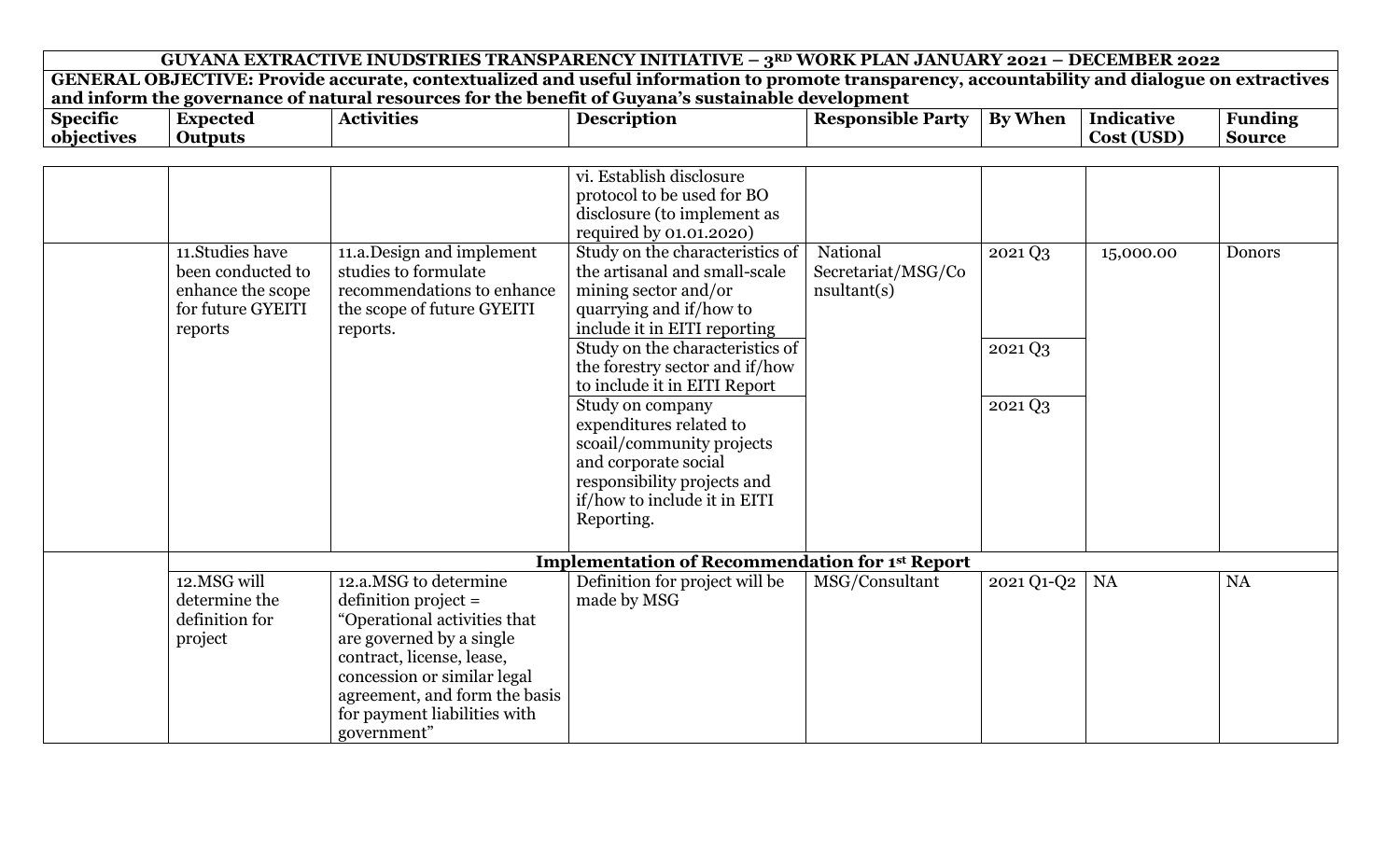| GUYANA EXTRACTIVE INUDSTRIES TRANSPARENCY INITIATIVE - $3^{RD}$ WORK PLAN JANUARY 2021 - DECEMBER 2022 |                 |                                                                                                                                                |                    |                          |                |            |                |  |  |
|--------------------------------------------------------------------------------------------------------|-----------------|------------------------------------------------------------------------------------------------------------------------------------------------|--------------------|--------------------------|----------------|------------|----------------|--|--|
|                                                                                                        |                 | GENERAL OBJECTIVE: Provide accurate, contextualized and useful information to promote transparency, accountability and dialogue on extractives |                    |                          |                |            |                |  |  |
|                                                                                                        |                 | and inform the governance of natural resources for the benefit of Guyana's sustainable development                                             |                    |                          |                |            |                |  |  |
| <b>Specific</b>                                                                                        | <b>Expected</b> | <b>Activities</b>                                                                                                                              | <b>Description</b> | <b>Responsible Party</b> | <b>By When</b> | Indicative | <b>Funding</b> |  |  |
| objectives                                                                                             | <b>Outputs</b>  |                                                                                                                                                |                    |                          |                | Cost (USD) | <b>Source</b>  |  |  |
|                                                                                                        |                 |                                                                                                                                                |                    |                          |                |            |                |  |  |
|                                                                                                        |                 | 12.b. Engage as far as                                                                                                                         |                    | Secretariat/Consulta     | 2021 Q2-       | 40,000.00  | <b>Donors</b>  |  |  |
|                                                                                                        |                 | practicable reporting entities                                                                                                                 |                    | nt                       | $Q_3$          |            |                |  |  |
|                                                                                                        |                 | for government and                                                                                                                             |                    |                          |                |            |                |  |  |
|                                                                                                        |                 | companies to review and                                                                                                                        |                    |                          |                |            |                |  |  |
|                                                                                                        |                 | document existing                                                                                                                              |                    |                          |                |            |                |  |  |
|                                                                                                        |                 | government data collection                                                                                                                     |                    |                          |                |            |                |  |  |
|                                                                                                        |                 | systems to determine whether                                                                                                                   |                    |                          |                |            |                |  |  |
|                                                                                                        |                 | the system adequately                                                                                                                          |                    |                          |                |            |                |  |  |
|                                                                                                        |                 | disaggregate payment flows,                                                                                                                    |                    |                          |                |            |                |  |  |
|                                                                                                        |                 | production and export by                                                                                                                       |                    |                          |                |            |                |  |  |
|                                                                                                        |                 | projects and by license,                                                                                                                       |                    |                          |                |            |                |  |  |
|                                                                                                        |                 | including TIN numbers and                                                                                                                      |                    |                          |                |            |                |  |  |
|                                                                                                        |                 | beneficial ownership details                                                                                                                   |                    |                          |                |            |                |  |  |
|                                                                                                        |                 | and project level reporting.                                                                                                                   |                    |                          |                |            |                |  |  |
|                                                                                                        |                 | 12.c.To conduct a study and                                                                                                                    |                    | Consultant/Secretari     | 2021 Q3-       | 100,000.00 | Donors-TBD     |  |  |
|                                                                                                        |                 | make recommendations to                                                                                                                        |                    | at                       | Q <sub>4</sub> |            |                |  |  |
|                                                                                                        |                 | support the efforts of                                                                                                                         |                    |                          |                |            |                |  |  |
|                                                                                                        |                 | reporting entities to establish                                                                                                                |                    |                          |                |            |                |  |  |
|                                                                                                        |                 | and use a unified system for                                                                                                                   |                    |                          |                |            |                |  |  |
|                                                                                                        |                 | information and data                                                                                                                           |                    |                          |                |            |                |  |  |
|                                                                                                        |                 | collection at project level                                                                                                                    |                    |                          |                |            |                |  |  |
|                                                                                                        |                 | 12.d. Ensure Independent                                                                                                                       |                    | Secretariat/Consulta     |                |            |                |  |  |
|                                                                                                        |                 | Administrator(IA) conducts                                                                                                                     |                    | nt                       |                |            |                |  |  |
|                                                                                                        |                 | assessment of data collection                                                                                                                  |                    |                          |                |            |                |  |  |
|                                                                                                        |                 | system in government                                                                                                                           |                    |                          |                |            |                |  |  |
|                                                                                                        |                 | agencies, identify weaknesses                                                                                                                  |                    |                          |                |            |                |  |  |

and make recommendations for improvements to allow for accurate documentation of

data on exploration,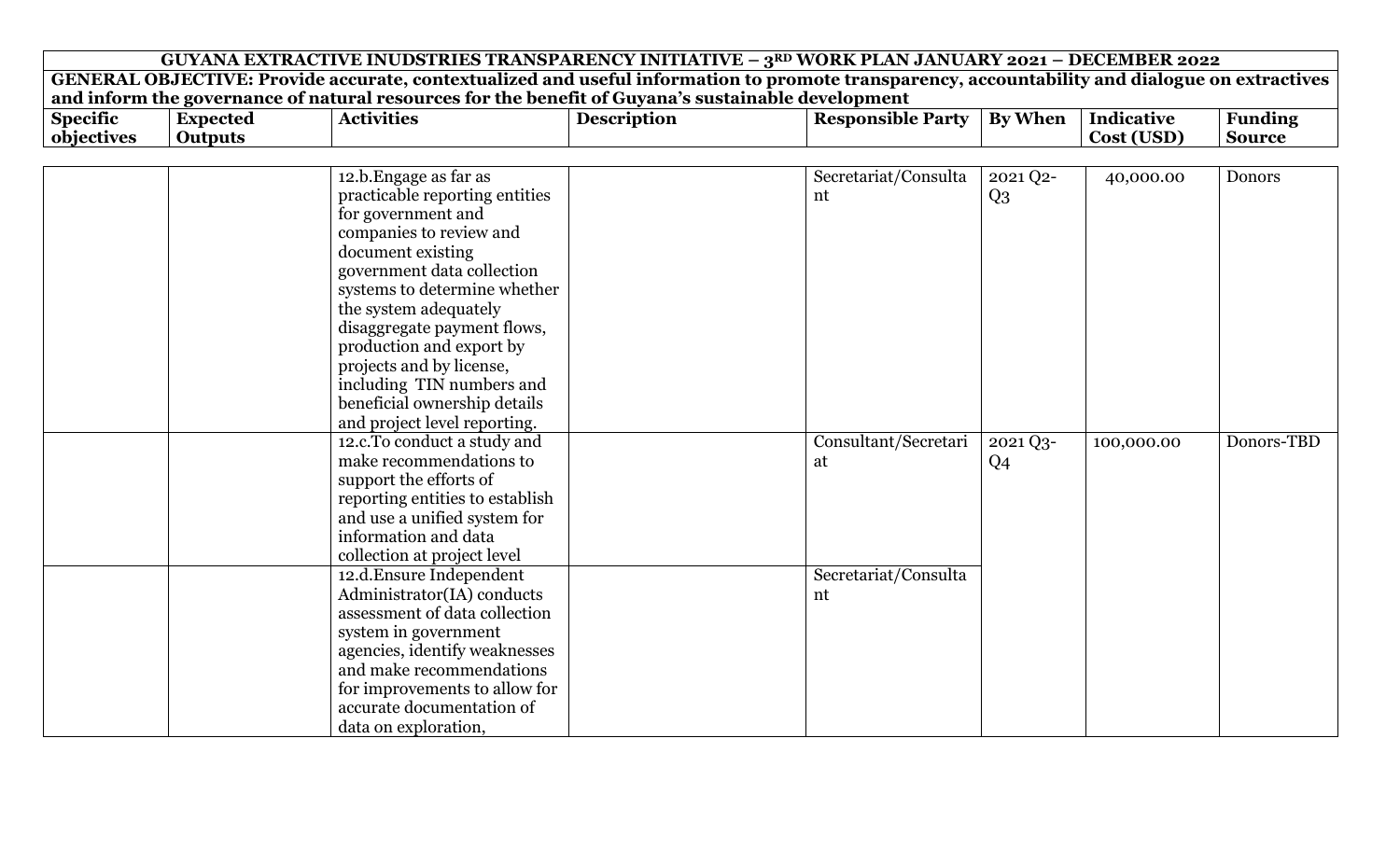| GUYANA EXTRACTIVE INUDSTRIES TRANSPARENCY INITIATIVE – $3^{RD}$ WORK PLAN JANUARY 2021 – DECEMBER 2022                                         |  |  |  |
|------------------------------------------------------------------------------------------------------------------------------------------------|--|--|--|
| GENERAL OBJECTIVE: Provide accurate, contextualized and useful information to promote transparency, accountability and dialogue on extractives |  |  |  |
| and inform the governance of natural resources for the benefit of Guyana's sustainable development                                             |  |  |  |
|                                                                                                                                                |  |  |  |

| $\bullet$<br><b>Specific</b> | Expected | Activities | Description | Responsible<br>Part<br>TIC' | .<br>Bv<br>- When- | Indicative    | Funding       |
|------------------------------|----------|------------|-------------|-----------------------------|--------------------|---------------|---------------|
| objectives                   | Outputs  |            |             |                             |                    | ∋SD).<br>Cost | <b>Source</b> |

| production and export.                 |            |         |    |    |
|----------------------------------------|------------|---------|----|----|
| Conduct at least three                 |            |         |    |    |
| meetings with relevant                 |            |         |    |    |
| reporting entities to review           |            |         |    |    |
| and document existing system           |            |         |    |    |
| to determine: (a( whether              |            |         |    |    |
| provision is made for an               |            |         |    |    |
| automated data verification            |            |         |    |    |
| and control system that can            |            |         |    |    |
| ensure uniformity of export            |            |         |    |    |
| data reported to GGMC and              |            |         |    |    |
| GGB by mining entities and             |            |         |    |    |
| execute simple analysis for            |            |         |    |    |
| data consistency purposes. (b)         |            |         |    |    |
| To determine collection                |            |         |    |    |
| mechanisms and recommend               |            |         |    |    |
| a common industry wide                 |            |         |    |    |
| computerized system which              |            |         |    |    |
| can eliminate avoidable data           |            |         |    |    |
| variations and that                    |            |         |    |    |
| government agencies perform            |            |         |    |    |
| monthly data review and                |            |         |    |    |
| control to alleviate                   |            |         |    |    |
| discrepancies in production            |            |         |    |    |
| and export volume and value.           |            |         |    |    |
| 12.e.Produce summary of the            | Consultant | 2021 Q3 | NA | NA |
| findings and                           |            |         |    |    |
| recommendations from the               |            |         |    |    |
| GYEITI 1st and 2 <sup>nd</sup> Reports |            |         |    |    |
| and an overview of the issues          |            |         |    |    |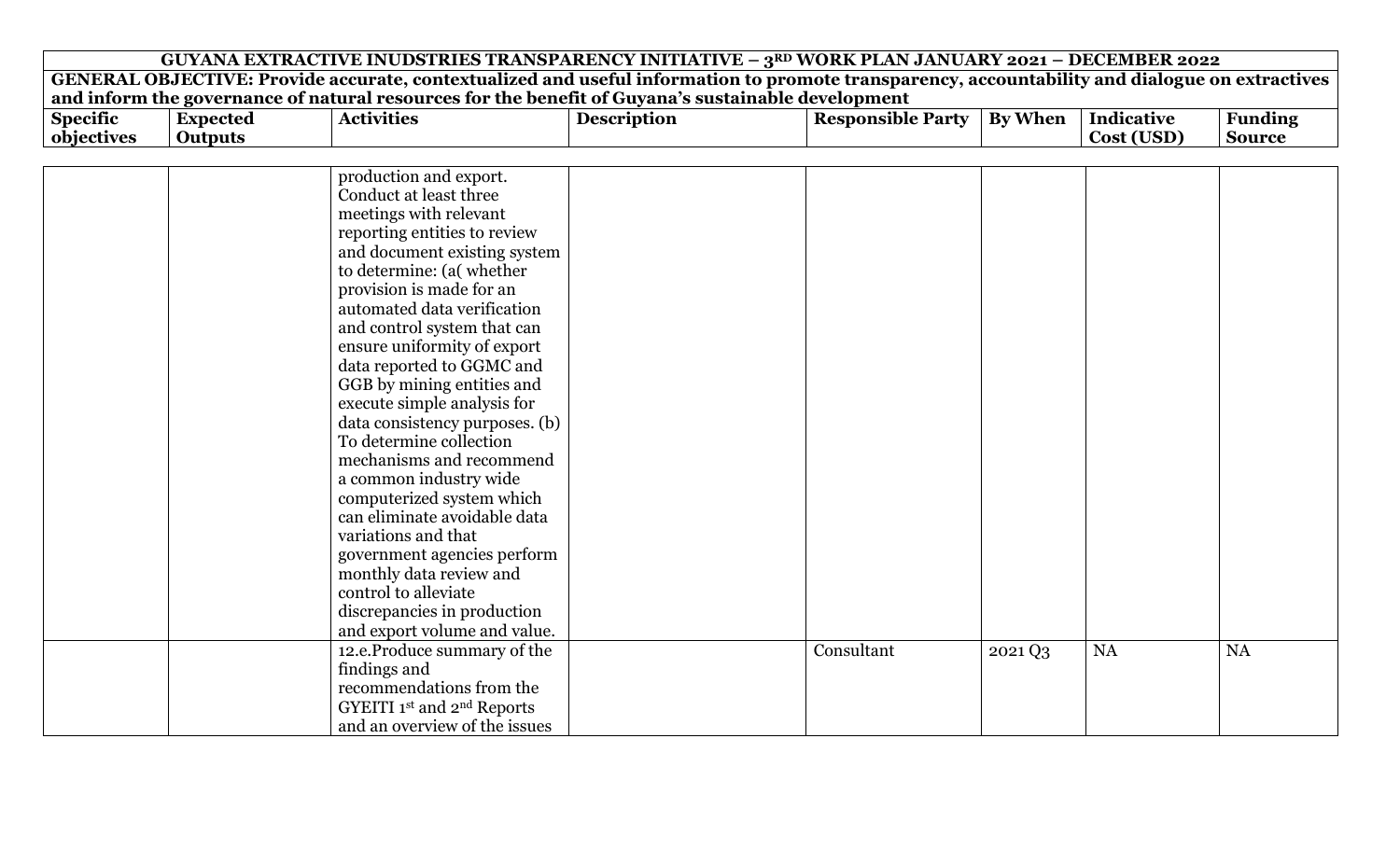|                    | GUYANA EXTRACTIVE INUDSTRIES TRANSPARENCY INITIATIVE - 3RD WORK PLAN JANUARY 2021 - DECEMBER 2022 |                                                                                                                                                |                                    |                          |            |                   |                |  |  |  |
|--------------------|---------------------------------------------------------------------------------------------------|------------------------------------------------------------------------------------------------------------------------------------------------|------------------------------------|--------------------------|------------|-------------------|----------------|--|--|--|
|                    |                                                                                                   | GENERAL OBJECTIVE: Provide accurate, contextualized and useful information to promote transparency, accountability and dialogue on extractives |                                    |                          |            |                   |                |  |  |  |
|                    |                                                                                                   | and inform the governance of natural resources for the benefit of Guyana's sustainable development                                             |                                    |                          |            |                   |                |  |  |  |
| <b>Specific</b>    | <b>Expected</b>                                                                                   | <b>Activities</b>                                                                                                                              | <b>Description</b>                 | <b>Responsible Party</b> | By When    | <b>Indicative</b> | <b>Funding</b> |  |  |  |
| objectives         | <b>Outputs</b>                                                                                    |                                                                                                                                                |                                    |                          |            | Cost (USD)        | <b>Source</b>  |  |  |  |
|                    |                                                                                                   |                                                                                                                                                |                                    |                          |            |                   |                |  |  |  |
|                    |                                                                                                   | to be focused in the 3rd                                                                                                                       |                                    |                          |            |                   |                |  |  |  |
|                    |                                                                                                   | Report                                                                                                                                         |                                    |                          |            |                   |                |  |  |  |
|                    |                                                                                                   |                                                                                                                                                | <b>Communications and Outreach</b> |                          |            |                   |                |  |  |  |
| <b>Disseminate</b> | 13.Communications                                                                                 | 13.a.Contracting of consulting                                                                                                                 |                                    | Consultant               | 2021 Q1-Q4 | 10,000.00         | <b>Donors</b>  |  |  |  |
| widely the         | scoping scoping                                                                                   | firm to design a                                                                                                                               |                                    |                          |            |                   |                |  |  |  |
| information        | study and outreach                                                                                | communications and                                                                                                                             |                                    |                          |            |                   |                |  |  |  |
| obtained           | strategy has been                                                                                 | outreach strategy                                                                                                                              |                                    |                          |            |                   |                |  |  |  |
| under the          | designed                                                                                          | 13.b.Produce a strategic                                                                                                                       |                                    | Consultant               |            |                   |                |  |  |  |
| <b>EITI</b>        |                                                                                                   | public relations ad, app,                                                                                                                      |                                    |                          |            |                   |                |  |  |  |
| <b>Standard to</b> |                                                                                                   | community radio programs                                                                                                                       |                                    |                          |            |                   |                |  |  |  |
| promote            |                                                                                                   | and video for mass                                                                                                                             |                                    |                          |            |                   |                |  |  |  |
| stakeholder        |                                                                                                   | sensitization                                                                                                                                  |                                    |                          |            |                   |                |  |  |  |
| dialogue           |                                                                                                   | 13.c.Design and create                                                                                                                         | Translators are expected to be     | Consultant               |            |                   |                |  |  |  |
|                    |                                                                                                   | <b>GYEITI</b> banners, promotional                                                                                                             | present at key public outreach     |                          |            |                   |                |  |  |  |
|                    |                                                                                                   | materials and items to                                                                                                                         | activities if/when audience so     |                          |            |                   |                |  |  |  |
|                    |                                                                                                   | distribute during defined                                                                                                                      | requires                           |                          |            |                   |                |  |  |  |
|                    |                                                                                                   | public outreach activities                                                                                                                     |                                    |                          |            |                   |                |  |  |  |
|                    | 14.A                                                                                              | 14.a.Design, publish and                                                                                                                       |                                    | Secretariat/MSG          | 2021 Q1-Q4 | 110,000.00        | GoG/Donors     |  |  |  |
|                    | communications                                                                                    | regularly update GYEITI                                                                                                                        |                                    |                          | 2022Q1-Q4  |                   |                |  |  |  |
|                    | and outreach                                                                                      | website and production of                                                                                                                      |                                    |                          |            |                   |                |  |  |  |
|                    | strategy has been                                                                                 | <b>GYEITI</b> information materials                                                                                                            |                                    |                          |            |                   |                |  |  |  |
|                    | implemented                                                                                       | 14.b.Draft/design easily                                                                                                                       | Basic reports are expected to      | Consultant               | 2021 Q2    |                   |                |  |  |  |
|                    |                                                                                                   | accessible (basic) versions of                                                                                                                 | be made available in English       |                          |            |                   |                |  |  |  |
|                    |                                                                                                   | the GYEITI Reconciliation                                                                                                                      |                                    |                          |            |                   |                |  |  |  |
|                    |                                                                                                   | Report and the Validation                                                                                                                      |                                    |                          |            |                   |                |  |  |  |
|                    |                                                                                                   | Report                                                                                                                                         |                                    |                          |            |                   |                |  |  |  |
|                    |                                                                                                   | 14.c. Facilitate three virtual                                                                                                                 |                                    | Secretariat/Conultan     | 2021 Q3    |                   |                |  |  |  |
|                    |                                                                                                   | workshops and training                                                                                                                         |                                    |                          |            |                   |                |  |  |  |
|                    |                                                                                                   | sessions to engage youths in                                                                                                                   |                                    |                          |            |                   |                |  |  |  |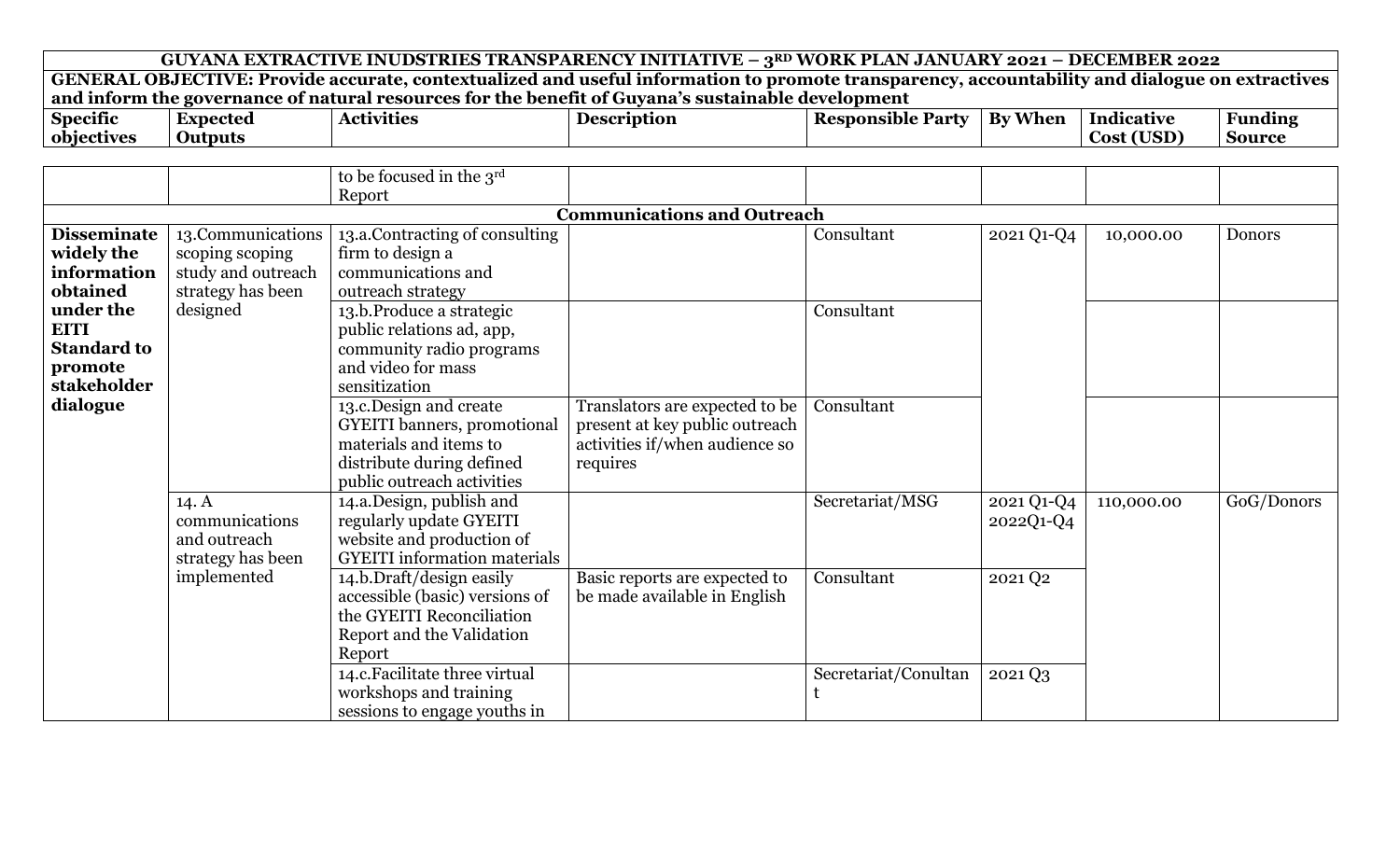|                 | GUYANA EXTRACTIVE INUDSTRIES TRANSPARENCY INITIATIVE - 3RD WORK PLAN JANUARY 2021 - DECEMBER 2022 |                                                                                                                                                |                                                                    |                          |                |                   |                |  |  |  |
|-----------------|---------------------------------------------------------------------------------------------------|------------------------------------------------------------------------------------------------------------------------------------------------|--------------------------------------------------------------------|--------------------------|----------------|-------------------|----------------|--|--|--|
|                 |                                                                                                   | GENERAL OBJECTIVE: Provide accurate, contextualized and useful information to promote transparency, accountability and dialogue on extractives |                                                                    |                          |                |                   |                |  |  |  |
|                 |                                                                                                   | and inform the governance of natural resources for the benefit of Guyana's sustainable development                                             |                                                                    |                          |                |                   |                |  |  |  |
| <b>Specific</b> | <b>Expected</b>                                                                                   | <b>Activities</b>                                                                                                                              | <b>Description</b>                                                 | <b>Responsible Party</b> | <b>By When</b> | <b>Indicative</b> | <b>Funding</b> |  |  |  |
| objectives      | <b>Outputs</b>                                                                                    |                                                                                                                                                |                                                                    |                          |                | Cost (USD)        | <b>Source</b>  |  |  |  |
|                 |                                                                                                   |                                                                                                                                                |                                                                    |                          |                |                   |                |  |  |  |
|                 |                                                                                                   | <b>GYEITI: Compose GYEITI</b>                                                                                                                  |                                                                    |                          |                |                   |                |  |  |  |
|                 |                                                                                                   | jungle and song                                                                                                                                |                                                                    |                          |                |                   |                |  |  |  |
|                 |                                                                                                   | 14.d.Prepare a variety of                                                                                                                      |                                                                    | Secretariat/Consulta     | 2021 Q2,       |                   |                |  |  |  |
|                 |                                                                                                   | communications products,                                                                                                                       |                                                                    | nt                       | $Q_3$          |                   |                |  |  |  |
|                 |                                                                                                   | customizing the EITI Report                                                                                                                    |                                                                    |                          |                |                   |                |  |  |  |
|                 |                                                                                                   | to suit various civil society                                                                                                                  |                                                                    |                          |                |                   |                |  |  |  |
|                 |                                                                                                   | audiences, especially                                                                                                                          |                                                                    |                          |                |                   |                |  |  |  |
|                 |                                                                                                   | indigenous and hinterland                                                                                                                      |                                                                    |                          |                |                   |                |  |  |  |
|                 |                                                                                                   | communities.                                                                                                                                   |                                                                    |                          |                |                   |                |  |  |  |
|                 |                                                                                                   |                                                                                                                                                | <b>COMMUNICATION AND OUTREACH -PROMOTING CONTENT OF 1ST REPORT</b> |                          |                |                   |                |  |  |  |
|                 | 15.Informed                                                                                       | 15.a. Activities will include                                                                                                                  | The outcome will be a better                                       | Secretariat              | 2021 Q2-       | 5,000.00          | GoG            |  |  |  |
|                 | citizenry who can                                                                                 | social media and virtual                                                                                                                       | informed citizenry who can                                         |                          | Q <sub>4</sub> |                   |                |  |  |  |
|                 | demand                                                                                            | engagement to as many                                                                                                                          | demand transparency in                                             |                          |                |                   |                |  |  |  |
|                 | transparency in                                                                                   | stakeholders as possible                                                                                                                       | Government with regard to                                          |                          |                |                   |                |  |  |  |
|                 | Government with                                                                                   |                                                                                                                                                | their national patrimony and                                       |                          |                |                   |                |  |  |  |
|                 | regard to their                                                                                   |                                                                                                                                                | a more well informed                                               |                          |                |                   |                |  |  |  |
|                 | national patrimony                                                                                |                                                                                                                                                | business sector                                                    |                          |                |                   |                |  |  |  |
|                 | and a more well                                                                                   |                                                                                                                                                |                                                                    |                          |                |                   |                |  |  |  |
|                 | informed business                                                                                 |                                                                                                                                                |                                                                    |                          |                |                   |                |  |  |  |
|                 | sector                                                                                            |                                                                                                                                                |                                                                    |                          |                |                   |                |  |  |  |
|                 |                                                                                                   | 15.b. Publication of                                                                                                                           |                                                                    | Secretariat/Consulta     | 2021 Q2-       | 5,000.00          | GoG            |  |  |  |
|                 |                                                                                                   | educational reference                                                                                                                          |                                                                    | nt                       | Q <sub>4</sub> |                   |                |  |  |  |
|                 |                                                                                                   | materials.                                                                                                                                     |                                                                    |                          |                |                   |                |  |  |  |
|                 |                                                                                                   | 15.c. Engage a local media                                                                                                                     |                                                                    | <b>PADF</b>              | 2021 Q3        | TBD               | <b>PADF</b>    |  |  |  |
|                 |                                                                                                   | content writer to do a content                                                                                                                 |                                                                    |                          |                |                   |                |  |  |  |
|                 |                                                                                                   | writing for media releases on                                                                                                                  |                                                                    |                          |                |                   |                |  |  |  |
|                 |                                                                                                   | EITI report, outcomes,                                                                                                                         |                                                                    |                          |                |                   |                |  |  |  |
|                 |                                                                                                   | launching newsletters and                                                                                                                      |                                                                    |                          |                |                   |                |  |  |  |
|                 |                                                                                                   | other media activities                                                                                                                         |                                                                    |                          |                |                   |                |  |  |  |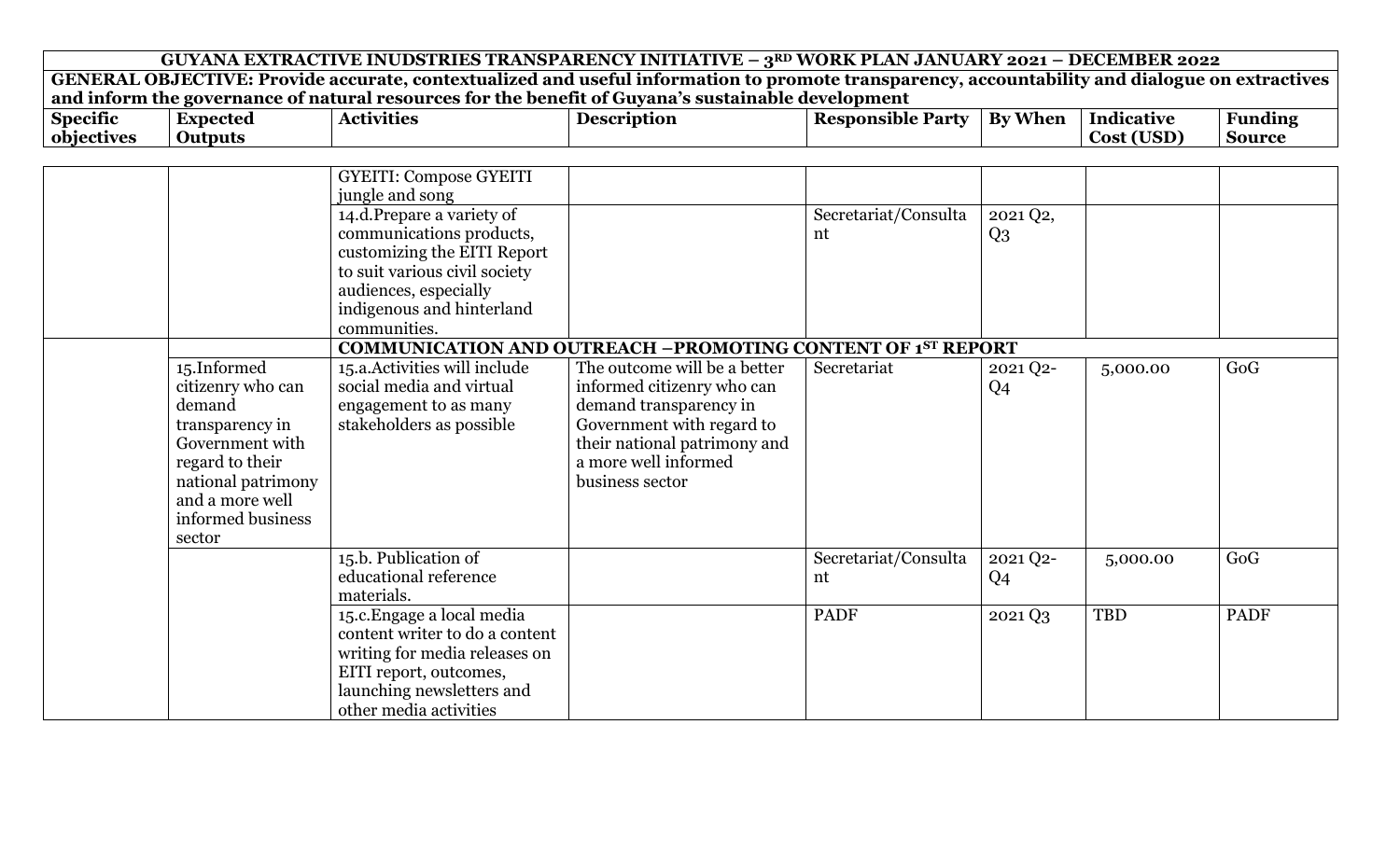|                 |                                         | GUYANA EXTRACTIVE INUDSTRIES TRANSPARENCY INITIATIVE - 3RD WORK PLAN JANUARY 2021 - DECEMBER 2022                                              |                                                                  |                                              |                |                   |                |
|-----------------|-----------------------------------------|------------------------------------------------------------------------------------------------------------------------------------------------|------------------------------------------------------------------|----------------------------------------------|----------------|-------------------|----------------|
|                 |                                         | GENERAL OBJECTIVE: Provide accurate, contextualized and useful information to promote transparency, accountability and dialogue on extractives |                                                                  |                                              |                |                   |                |
|                 |                                         | and inform the governance of natural resources for the benefit of Guyana's sustainable development                                             |                                                                  |                                              |                |                   |                |
| <b>Specific</b> | <b>Expected</b>                         | <b>Activities</b>                                                                                                                              | <b>Description</b>                                               | <b>Responsible Party</b>                     | <b>By When</b> | <b>Indicative</b> | <b>Funding</b> |
| objectives      | <b>Outputs</b>                          |                                                                                                                                                |                                                                  |                                              |                | Cost (USD)        | <b>Source</b>  |
|                 |                                         |                                                                                                                                                |                                                                  |                                              |                |                   |                |
|                 |                                         | 15.d. Activities include but not                                                                                                               |                                                                  | Secretariat                                  | Ongoing        | 10,000.00         | GoG/Donors     |
|                 |                                         | limited to publication of                                                                                                                      |                                                                  |                                              |                |                   |                |
|                 |                                         | newsletter, press releases,                                                                                                                    |                                                                  |                                              |                |                   |                |
|                 |                                         | media articles, social media                                                                                                                   |                                                                  |                                              |                |                   |                |
|                 |                                         | posts, photo galleries, video                                                                                                                  |                                                                  |                                              |                |                   |                |
|                 |                                         | jingles and informercials,                                                                                                                     |                                                                  |                                              |                |                   |                |
|                 |                                         | Skype, Microsoft Teams and                                                                                                                     |                                                                  |                                              |                |                   |                |
|                 |                                         | Zoom meetings and face to                                                                                                                      |                                                                  |                                              |                |                   |                |
|                 |                                         | face engagements where                                                                                                                         |                                                                  |                                              |                |                   |                |
|                 |                                         | possible                                                                                                                                       |                                                                  |                                              |                |                   |                |
|                 |                                         |                                                                                                                                                | <b>IMPLEMENTATION OF RECOMMENDATION FOR 2ND REPORT - PENDING</b> |                                              |                |                   |                |
|                 | 16. Media workers                       |                                                                                                                                                |                                                                  |                                              |                |                   |                |
|                 |                                         | 16.a.Conduct workshops and                                                                                                                     |                                                                  | Consulting firm                              | 2021 Q1-Q4     | 15,000.00         | GoG/Donors     |
|                 | have been trained                       | training sessions for media<br>workers on GYEITI                                                                                               |                                                                  | under supervision of<br>National Secretariat |                |                   |                |
|                 | to report on<br><b>GYEITI</b> and other | implementation and other                                                                                                                       |                                                                  | and approval of                              |                |                   |                |
|                 | issues of the                           | issues                                                                                                                                         |                                                                  | MSG.                                         |                |                   |                |
|                 | extractives industry                    |                                                                                                                                                |                                                                  |                                              |                |                   |                |
| Promote         | 17. Reporting                           | 17.a.Prepare TOR for the                                                                                                                       | The TOR for the hiring of the                                    | <b>National Secretariat</b>                  | Ongoing        | <b>NA</b>         | <b>NA</b>      |
| timely          | templates and                           | <b>Independent Administrator</b>                                                                                                               | IA will be prepared for                                          |                                              |                |                   |                |
| reconciliatio   | mechanisms have                         | for preparation of 3rd EITI                                                                                                                    | preparation of GYEITI 3rd                                        |                                              |                |                   |                |
| n of the        | been designed and                       | Report                                                                                                                                         | Report.                                                          |                                              |                |                   |                |
| information     | are submitted by                        |                                                                                                                                                |                                                                  |                                              |                |                   |                |
| provided        | companies and                           |                                                                                                                                                |                                                                  |                                              |                |                   |                |
| under the       | government                              |                                                                                                                                                |                                                                  |                                              |                |                   |                |
| <b>EITI</b>     |                                         |                                                                                                                                                |                                                                  |                                              |                |                   |                |
| <b>Standard</b> |                                         |                                                                                                                                                |                                                                  |                                              |                |                   |                |
|                 |                                         |                                                                                                                                                |                                                                  |                                              |                |                   |                |
|                 |                                         | 17.bSelect and Appoint                                                                                                                         | Selection of the Independent                                     | MSG/National                                 | 2021 Q2        | 60,000.00         | GoG/Donors     |
|                 |                                         | <b>Independent Administrator</b>                                                                                                               | Administrator to be based on                                     | Secretariat                                  |                |                   |                |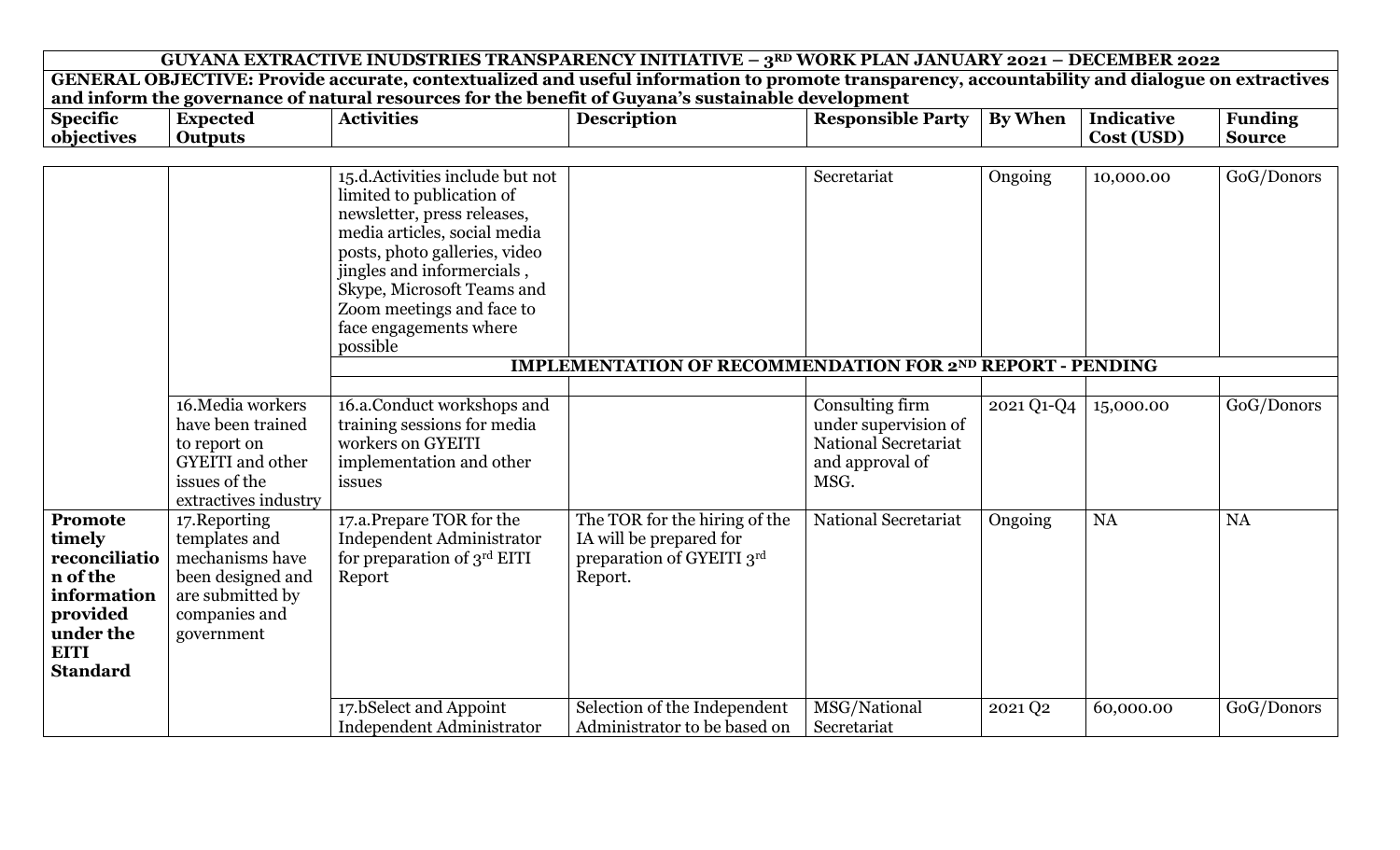| $\bullet$<br><b>Specific</b> | Expected | <b>Activities</b> | <b>Description</b> | <b>Responsible Party</b> | — . <del>- 1</del><br><b>By When</b> | .<br>Indicative | Funding |
|------------------------------|----------|-------------------|--------------------|--------------------------|--------------------------------------|-----------------|---------|
| objectives                   | Outputs  |                   |                    |                          |                                      | Cost (USD)      | Source  |

|                           |                                          | a transparent bidding                              |              |           |          |  |
|---------------------------|------------------------------------------|----------------------------------------------------|--------------|-----------|----------|--|
|                           |                                          | process, based on a TOR                            |              |           |          |  |
|                           |                                          | approved by the MSG                                |              |           |          |  |
|                           | 17.cDraft templates and data             |                                                    | MSG/National | 2021 Q2   |          |  |
|                           | collection and reporting                 |                                                    | Secretariat  |           |          |  |
|                           | mechanisms                               |                                                    |              |           |          |  |
|                           | 17.d. Facilitate a series of MSG         |                                                    |              | 2021 Q2,  | 1,000.00 |  |
|                           | meetings to discuss and                  |                                                    |              | $Q_3$     |          |  |
|                           | approve templates and                    |                                                    |              |           |          |  |
|                           | mechanisms                               |                                                    |              |           |          |  |
|                           | 17.e.Government and                      |                                                    |              | 2021 Q2,  |          |  |
|                           | companies report data, using             |                                                    |              | $Q_3$     |          |  |
|                           | agreed template and                      |                                                    |              |           |          |  |
|                           | mechanisms                               |                                                    |              |           |          |  |
| 18.3rd Report             | 18.a.Independent                         |                                                    |              | 2021Q2-Q4 |          |  |
| prepared, reviewed        | Administrator collects and               |                                                    |              |           |          |  |
| and submitted to          | analyzes data and produce                |                                                    |              |           |          |  |
| <b>EITI</b> International | draft of 3rd GYEITI Report               |                                                    |              |           |          |  |
| Secretariat               | 18.b.At least three workshop             |                                                    |              | 2021 Q4   | 2,000.00 |  |
|                           | to discuss, comment and                  |                                                    |              |           |          |  |
|                           | approve GYEITI Report.                   |                                                    |              |           |          |  |
|                           | 18.c.Independent                         |                                                    |              | 2022 Q3   |          |  |
|                           | Administrator produces final             |                                                    |              |           |          |  |
|                           | version of 3rd GYEITI Report             |                                                    |              |           |          |  |
|                           | 18.d.MSG Reviews and                     |                                                    |              | 2022 Q1   |          |  |
|                           | submits 3 <sup>RD</sup> GYEITI Report to |                                                    |              |           |          |  |
|                           | the International EITI                   |                                                    |              |           |          |  |
|                           | Secretariat                              |                                                    |              |           |          |  |
|                           |                                          | <b>EXECUTION OF NOMINATION PROCESS FOR NEW MSG</b> |              |           |          |  |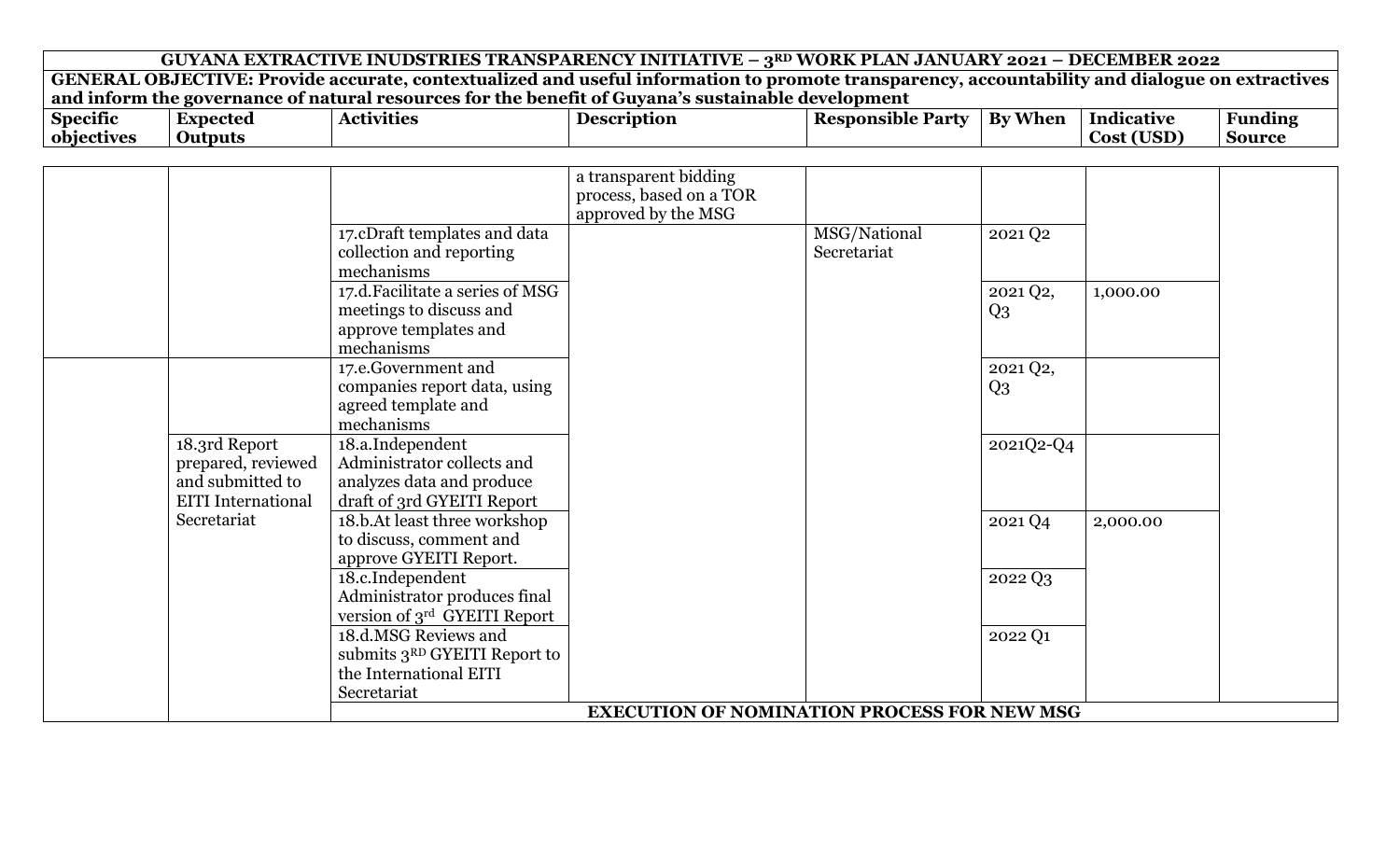| GUYANA EXTRACTIVE INUDSTRIES TRANSPARENCY INITIATIVE - 3RD WORK PLAN JANUARY 2021 - DECEMBER 2022                                                |                |  |  |  |  |  |  |  |  |
|--------------------------------------------------------------------------------------------------------------------------------------------------|----------------|--|--|--|--|--|--|--|--|
| GENERAL OBJECTIVE: Provide accurate, contextualized and useful information to promote transparency, accountability and dialogue on extractives   |                |  |  |  |  |  |  |  |  |
| and inform the governance of natural resources for the benefit of Guyana's sustainable development                                               |                |  |  |  |  |  |  |  |  |
| <b>Responsible Party</b><br><b>By When</b><br><b>Description</b><br><b>Indicative</b><br><b>Specific</b><br><b>Expected</b><br><b>Activities</b> | <b>Funding</b> |  |  |  |  |  |  |  |  |
| objectives<br>Cost (USD)<br><b>Outputs</b>                                                                                                       | <b>Source</b>  |  |  |  |  |  |  |  |  |
|                                                                                                                                                  |                |  |  |  |  |  |  |  |  |
| 19. There will be the<br>19.a.Secretariat will write to<br><b>NA</b><br>Secretariat<br>Ongoing                                                   | <b>NA</b>      |  |  |  |  |  |  |  |  |
| appointment and<br>the respective sector                                                                                                         |                |  |  |  |  |  |  |  |  |
| installation of new<br>representative to inform that                                                                                             |                |  |  |  |  |  |  |  |  |
| the tenure of current MSG<br><b>MSG</b>                                                                                                          |                |  |  |  |  |  |  |  |  |
| members/alternate<br>will come to an end in                                                                                                      |                |  |  |  |  |  |  |  |  |
| s to serve GYEITI<br>February 2020 and request                                                                                                   |                |  |  |  |  |  |  |  |  |
| the sector caucus and submit                                                                                                                     |                |  |  |  |  |  |  |  |  |
| names of their nominee for                                                                                                                       |                |  |  |  |  |  |  |  |  |
| the appointment of new MSG.                                                                                                                      |                |  |  |  |  |  |  |  |  |
| <b>MNR</b><br>19.b.Advertise in the daily<br>Ongoing<br>1,000.00                                                                                 | GoG            |  |  |  |  |  |  |  |  |
| newspapers the need for the                                                                                                                      |                |  |  |  |  |  |  |  |  |
| nomination of MSG                                                                                                                                |                |  |  |  |  |  |  |  |  |
| members/alternates from                                                                                                                          |                |  |  |  |  |  |  |  |  |
| government, civil society and                                                                                                                    |                |  |  |  |  |  |  |  |  |
| industry.                                                                                                                                        |                |  |  |  |  |  |  |  |  |
| 19.c.Conduct and facilitate<br>National<br>2021 Q1<br>5,000.00                                                                                   | GoG            |  |  |  |  |  |  |  |  |
| one seminar with civil society,<br>Secretariat/MNR/M                                                                                             |                |  |  |  |  |  |  |  |  |
| <b>SG</b><br>government and industry                                                                                                             |                |  |  |  |  |  |  |  |  |
| representatives on EITI and                                                                                                                      |                |  |  |  |  |  |  |  |  |
| the nomination process for                                                                                                                       |                |  |  |  |  |  |  |  |  |
| MSG members/alternates                                                                                                                           |                |  |  |  |  |  |  |  |  |
| 19.d. Issue Letters of<br><b>MNR</b><br><b>NA</b><br>2021 Q2                                                                                     | <b>NA</b>      |  |  |  |  |  |  |  |  |
| appointment to new MSG                                                                                                                           |                |  |  |  |  |  |  |  |  |
| members/alternates                                                                                                                               |                |  |  |  |  |  |  |  |  |
| MNR/MSG<br>20.a. MSG to consider gender<br><b>NA</b><br>20. Greater gender<br>2021 Q2                                                            | NA             |  |  |  |  |  |  |  |  |
| diversity in the<br>balance in their                                                                                                             |                |  |  |  |  |  |  |  |  |
| MSG and greater<br>representation in the progress                                                                                                |                |  |  |  |  |  |  |  |  |
| towards gender parity per<br>awareness in the                                                                                                    |                |  |  |  |  |  |  |  |  |
| MSG and wider<br>2019 EITI Standard                                                                                                              |                |  |  |  |  |  |  |  |  |